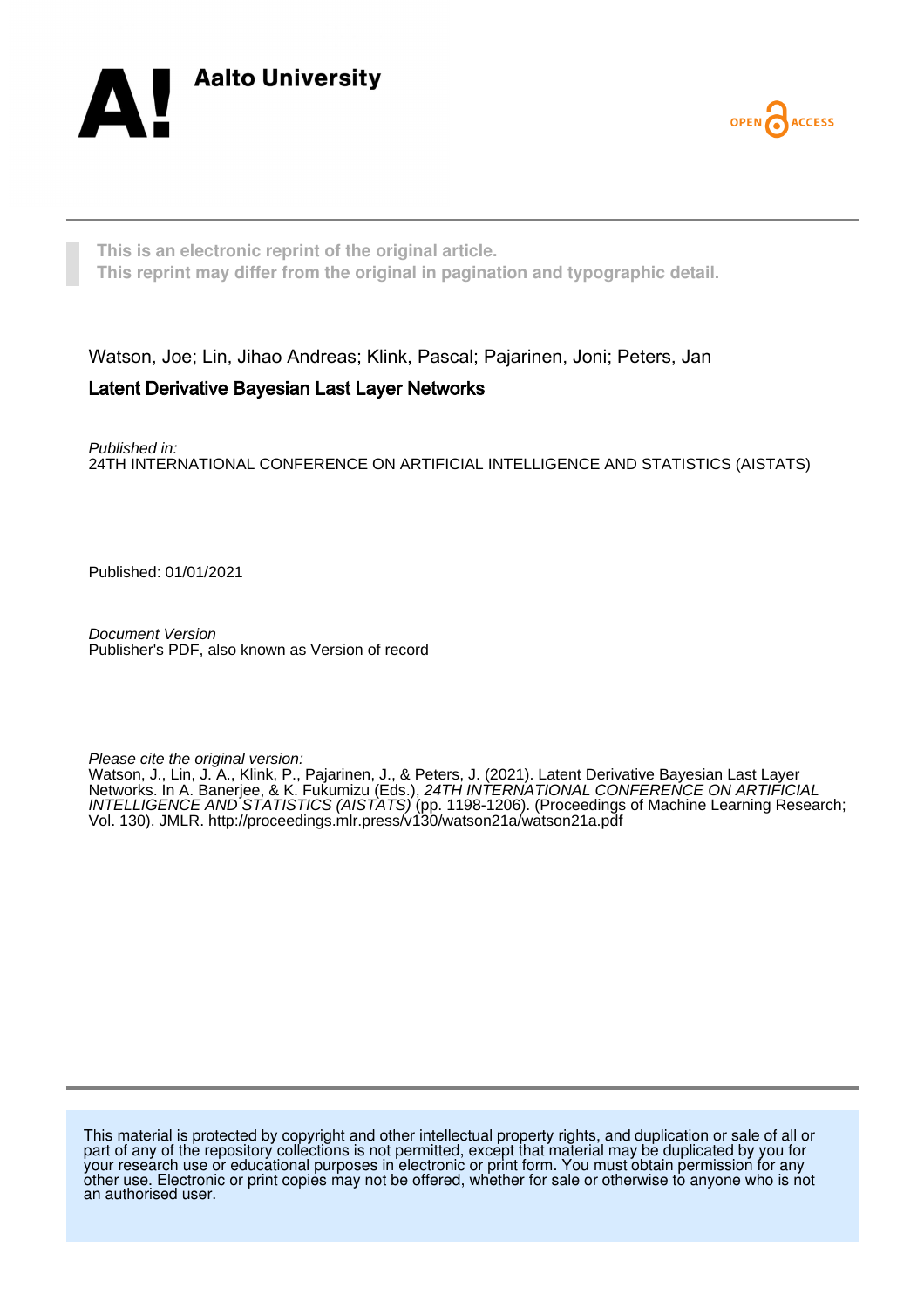# Latent Derivative Bayesian Last Layer Networks

Joe Watson\*† Jihao Andreas Lin\*† Pascal Klink† Joni Pajarinen†‡ Jan Peters† † Department of Computer Science, Technical University Darmstadt ‡ Department of Electrical Engineering and Automation, Aalto University

### Abstract

Bayesian neural networks (BNN) are powerful parametric models for nonlinear regression with uncertainty quantification. However, the approximate inference techniques for weight space priors suffer from several drawbacks. The 'Bayesian last layer' (BLL) is an alternative BNN approach that learns the feature space for an exact Bayesian linear model with explicit predictive distributions. However, its predictions outside of the data distribution (OOD) are typically overconfident, as the marginal likelihood objective results in a learned feature space that overfits to the data. We overcome this weakness by introducing a functional prior on the model's derivatives w.r.t. the inputs. Treating these Jacobians as latent variables, we incorporate the prior into the objective to influence the smoothness and diversity of the features, which enables greater predictive uncertainty. For the BLL, the Jacobians can be computed directly using forward mode automatic differentiation, and the distribution over Jacobians may be obtained in closed-form. We demonstrate this method enhances the BLL to Gaussian process-like performance on tasks where calibrated uncertainty is critical: OOD regression, Bayesian optimization and active learning, which include high-dimensional real-world datasets.

## 1 Introduction

Bayesian neural networks (BNN) [\[43,](#page-11-0) [50\]](#page-11-1) offer the possibility of combining the expressivity of neural networks with the principled uncertainty quantification and reg-



Figure 1: Graphical model of the Gaussian latent derivative Bayesian last layer network. Bottom dashed components indicate the latent derivative extension to the BLL (top).

ularization derived from Bayesian methods. However, inference for priors over the weights is intractable, resulting in extensive study of learning such BNNs via approximate inference [\[50,](#page-11-1) [30,](#page-10-0) [19,](#page-10-1) [25,](#page-10-2) [38,](#page-11-2) [7\]](#page-9-0). Despite their many varieties, these approximate models can suffer from several drawbacks, such as unintuitive priors, expensive training procedures, inaccurate posteriors and/or large model parameter spaces. Moreover, these models are typically restricted to sampling from implicit predictive densities, and have been criticized for their inaccurate uncertainty quantification [\[24,](#page-10-3) [23,](#page-10-4) [53,](#page-11-3) [54,](#page-11-4) [81,](#page-12-0) [85\]](#page-13-0). In many risk-sensitive and safety-critical applications, such as in medical diagnosis [\[21\]](#page-10-5) and model-based control [\[17\]](#page-10-6), well-calibrated predictive uncertainty is essential when the model is used outside of the data distribution (OOD). In contrast to Bayesian neural networks, Gaussian processes (GP) offer exact nonlinear, non-parametric Bayesian modeling through linear regression of a rich (often infinite) feature space, specified by a derived kernel function [\[63\]](#page-12-1). While a powerful and popular tool for probabilistic modeling [\[29\]](#page-10-7), exact inference computation does not scale gracefully for large datasets, and the model's quality depends heavily on the choice of kernel given the data. Moreover, some kernels have been shown to suffer from the curse of dimensionality due to their use of distance metrics in the data space [\[4\]](#page-9-1). Despite sparse methods improving scalability [\[78,](#page-12-2) [72\]](#page-12-3), parametric models still provide an attractive offer of

Proceedings of the  $24^{\rm th}$  International Conference on Artificial Intelligence and Statistics (AISTATS) 2021, San Diego, California, USA. PMLR: Volume 130. Copyright 2021 by the author(s).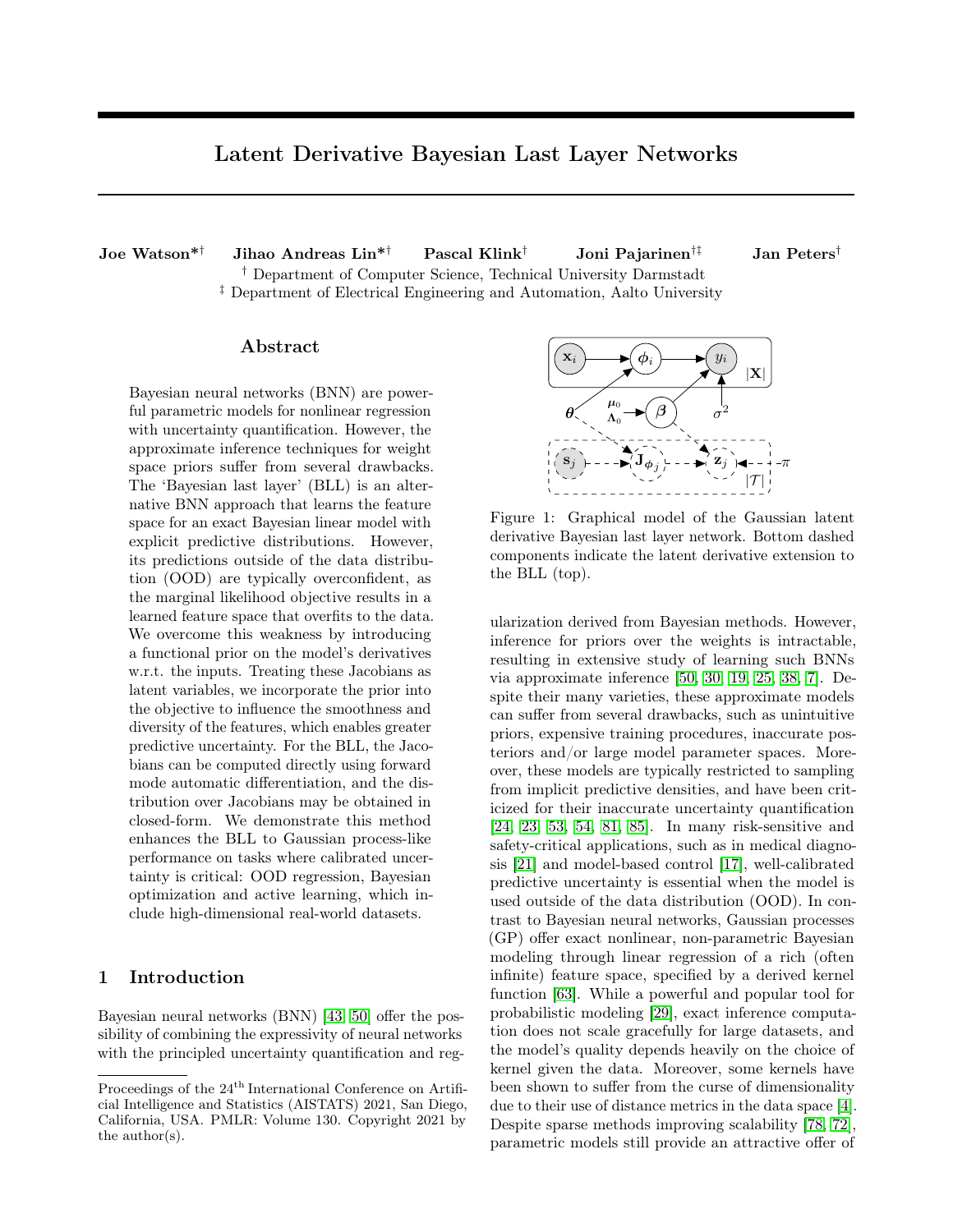<span id="page-2-2"></span>

<span id="page-2-1"></span>Figure 2: A toy example depicting Bayesian modeling of a complex function  $($ — $)$  from sparse data  $($ <sup> $)$ </sup>. The Gaussian process has well-calibrated uncertainty, but its fixed kernel structure can result in an undesirable function space for inference. Weight space mean-field variational inference (VI) exhibits poor in-between uncertainty [\[24,](#page-10-3) [23\]](#page-10-4) and has an implicit predictive density. The Bayesian last layer has an explicit density and a deterministic feature space. However, these features overfit, resulting in poor epistemic uncertainty too. We introduce a 'latent derivative' prior to the BLL that encourages variance in the model's Jacobian distribution, diversifying the feature space by capitalizing on the network's large hypothesis space. This diversity results in increased predictive uncertainty, without sacrificing the fit.

flexible model specification with data-independent computation and parameterization.

The Bayesian last layer [\[39,](#page-11-5) [51\]](#page-11-6) is an alternative BNN approach in the spirit of GPs, combining a Bayesian linear model with a learned, finite feature space, represented by a neural network. While the linear model ensures the analytical tractability of both inference and predictive distribution, the neural features provide the broad, adaptive hypothesis space offered by neural network architectures. Since Gaussian processes are just Bayesian linear models in an expressive feature space, can't learned neural features perform as well as kernels? While the network can be trained easily using gradient descent on the negative marginal likelihood, i.e. type-II maximum likelihood, there is a catch: The overparameterization leads to overfitting of the feature space [\[39,](#page-11-5) [63\]](#page-12-1), resulting in a reduced hypothesis space of functions which severely limits the predictive uncertainty quantification (Figure [2\)](#page-2-2).

To encourage diversity in the BLL's neural features, without sacrificing the model's attractive properties, we incorporate a novel functional prior into the model specification. We posit that well-calibrated uncertainty quantification may be effectively characterized by the distribution of the model's Jacobian w.r.t. the network's inputs (Figure [3\)](#page-3-0), which is also a Gaussian process [\[64,](#page-12-4) [75\]](#page-12-5). Previous methods to improve BNN uncertainty quantification rely on additionally modeling the data distribution, requiring OOD samples to explicitly boost the predictive uncertainty [\[27\]](#page-10-8). The derivative prior works in- and outside the data distribution, influencing the model's hypothesis space and therefore epistemic uncertainty directly. By incorporating this prior into the objective, using the functional KL divergence (fKL) [\[68,](#page-12-6) [16,](#page-10-9) [76\]](#page-12-7), the smoothness and diversity of the feature space is influenced by the variance of the prior. As a result, this training procedure resembles functional variational inference (fVI)[\[76\]](#page-12-7). Due to the BLL's deterministic features, the Jacobian may be computed directly using forward mode automatic differentiation (AD) [\[61\]](#page-12-8), and the distribution over Jacobians can be obtained in closed-form thanks to the Bayesian last layer. However, during training the divergence to the functional prior must be approximated using samples. Moreover we believe this prior is intuitive, and its functional nature should enable the model to remain suitably calibrated independent of model size, as Bayesian models should [\[62\]](#page-12-9).

By combining the analytic convenience of the Bayesian last layer, forward mode automatic differentiation and the novel functional prior over the Jacobian, we present a practical, calibrated Bayesian neural network that offers comparable utility to Gaussian processes, across small and large tasks. This class of BNN makes the case, like GPs, that priors are not required over the feature parameters. This reduction of complexity is motivated for applied domains such as robotics, where fast, well-calibrated Bayesian models are needed for sample-efficient, safe and risk-averse settings such as model-based reinforcement learning [\[18\]](#page-10-10). In these domains, the balance between simplicity and performance is key for practical use, and ideally not dependent on the amount of data in the task. To evaluate the benefit of this prior, we compare against standard BLLs and other baselines for OOD regression, active learning and Bayesian optimization, where epistemic uncertainty

<span id="page-2-0"></span><sup>&</sup>lt;sup>1</sup>Note that the arcsine kernel is equivalent to an infinite hidden layer network with erf activations, therefore shares a similar hypothesis space to sigmoid and tanh networks.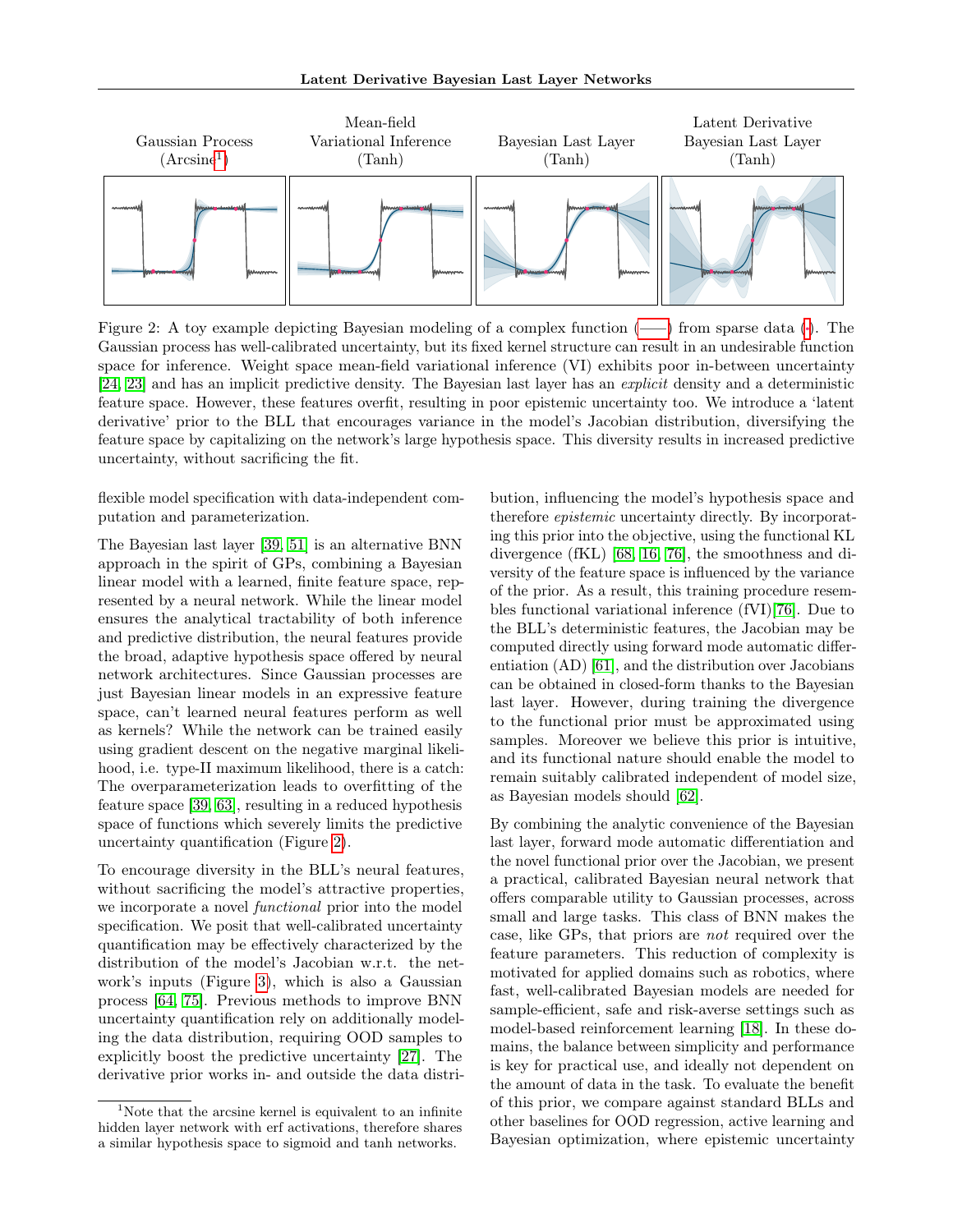<span id="page-3-0"></span>

<span id="page-3-1"></span>Figure 3: At a data point  $\ast$ [,](#page-3-1) the epistemic uncertainty of a (locally) linear model is increased about the point if the variance of the function gradients is large.

is needed. We show that the latent derivative (LD) prior enhances the BLL's predictive uncertainty, scaling to large, real-world datasets with high-dimensional inputs, achieving superior or comparable performance on key tasks. We also introduce two new benchmarks for OOD prediction and active learning that utilize existing datasets from real-world robotic systems.

# 2 The Bayesian Last Layer

Intuitively, Bayesian last layer networks can be viewed as Bayesian linear regression in a projected feature space, where the projection is learned by a neural network. Alternatively, they can be thought of as a neural network whose parameters of the last layer are integrated out via exact, analytical Bayesian inference. While the BLL can be easily deployed for multivariate regression, the following derivations (and later experiments) in this work focus on univariate targets for simplicity.

Let  $\mathcal{D} = \{(\mathbf{x}_i, y_i)\}_{i=1}^n$  be the observed data,  $\mathbf{x}_i \in$  $\mathbb{R}^k$ ,  $y_i \in \mathbb{R}$ , such that  $\mathbf{X} \in \mathbb{R}^{n \times k}$  and  $\mathbf{y} \in \mathbb{R}^n$ . Additionally, let  $\phi(\cdot;\theta)$ :  $\mathbb{R}^k \to \mathbb{R}^m$  be a feature space projection with parameters  $\theta$ ,  $\phi_i = \phi(\mathbf{x}_i;\theta)$ and  $\boldsymbol{\Phi} = \left[\boldsymbol{\phi}_1^\top \dots \boldsymbol{\phi}_n^\top \right] \in \mathbb{R}^{n \times m}$ , the matrix of vertically stacked row vectors. It is common to add constant or linear terms to  $\Phi$  to implicitly represent bias or identity terms. However, for notational clarity, we ignore these terms and denote the projected feature space as  $\mathbb{R}^m$ .

A latent function f is modeled using Bayesian linear regression [\[9,](#page-9-2) [6,](#page-9-3) [49\]](#page-11-7) with weights  $\beta$  and additive, zeromean, Gaussian noise  $\epsilon$  with variance  $\sigma^2$ , where

$$
y_i = f(\mathbf{x}_i; \boldsymbol{\theta}) = \boldsymbol{\phi}_i^{\top} \boldsymbol{\beta} + \epsilon_i.
$$
 (1)

Placing a conjugate Gaussian prior  $\mathcal{N}(\mu_0, \Lambda_0^{-1})$  over  $\beta$  results in a Gaussian posterior  $\mathcal{N}(\mu_n, \Lambda_n^{-1})$  with an explicit Gaussian predictive distribution for query x [\[6\]](#page-9-3),

<span id="page-3-2"></span>
$$
y \mid \mathbf{x}, \mathcal{D}, \boldsymbol{\theta} \sim \mathcal{N}(\cdot \mid \boldsymbol{\phi}_{\mathbf{x}}^{\top} \boldsymbol{\mu}_n, \sigma^2 + \boldsymbol{\phi}_{\mathbf{x}}^{\top} \boldsymbol{\Lambda}_n^{-1} \boldsymbol{\phi}_{\mathbf{x}}), \qquad (2)
$$

where  $\mu_n$  and  $\Lambda_n$  are the mean vector and precision matrix of the posterior weight distribution.

The observation noise  $\sigma^2$ , prior weight parameters  $\mu_0$ and  $\Lambda_0$ , and  $\theta$  can be either set to constants or optimized jointly by maximizing the log-marginal likelihood. With  $\mu_0 = 0$ , this model is equivalent to a Gaussian process with kernel  $k(\mathbf{x}, \mathbf{x}'; \boldsymbol{\theta}) = \boldsymbol{\phi}(\mathbf{x}; \boldsymbol{\theta})^{\top} \boldsymbol{\Lambda}_0^{-1} \boldsymbol{\phi}(\mathbf{x}'; \boldsymbol{\theta})$  [\[63\]](#page-12-1). For a more Bayesian treatment, an inverse gamma prior can be placed on  $\sigma^2$ , inducing a Student-t weight posterior and predictive density (Section [A\)](#page--1-0). We use 'GBLL' and 'TBLL' to differentiate these two approaches.

### 3 Latent Derivative Priors

For the Bayesian last layer, the neural features  $\phi$  are optimized using type-II maximum likelihood on the marginal likelihood (Equation [\(18\)](#page--1-1)). While type-II ML can be effective at tuning hyperparameters, e.g. the lengthscale of a kernel, optimizing too many parameters runs the risk of overfitting [\[63\]](#page-12-1). For the BLL, this manifests as the feature space converging about the mean function. While this results in adequate uncertainty far away from the data, predictions are overconfident between datapoints (Figure [2\)](#page-2-2).

To improve the diversity of the feature space, we are motivated to augment the marginal likelihood objective to leverage the expressiveness of the neural network without sacrificing fit. In this work, we build on the intuition that the distribution of the model's derivatives influences the epistemic uncertainty OOD (Figure [3\)](#page-3-0). Given that the derivative of a Gaussian process is also a Gaussian process [\[46\]](#page-11-8), computing the feature Jacobian  $J_{\phi_{x}}$  using forward mode AD allows us to reason about the predictive Jacobian in closed-form, which for 1D regression is a vector-valued, probabilistic function, i.e. a Gaussian process, which we denote z,

$$
\frac{\partial f}{\partial \mathbf{x}}(\mathbf{x}) := \mathbf{z}(\mathbf{x}) = \mathbf{J}_{\phi_{\mathbf{x}}}^\top \boldsymbol{\beta}, \quad \mathbf{z} \sim p(\cdot \mid \mathbf{x}, \mathcal{D}, \boldsymbol{\theta}), \tag{3}
$$

<span id="page-3-4"></span><span id="page-3-3"></span>
$$
p(\mathbf{z} \mid \mathbf{x}, \mathcal{D}, \boldsymbol{\theta}) = \mathcal{GP}(\mathbf{z} \mid \mathbf{J}_{\boldsymbol{\phi}_{\mathbf{x}}}^{\top} \boldsymbol{\mu}_n, \mathbf{J}_{\boldsymbol{\phi}_{\mathbf{x}}}^{\top} \boldsymbol{\Lambda}_n^{-1} \mathbf{J}_{\boldsymbol{\phi}_{\mathbf{x}}}). \tag{4}
$$

In typical regression, z is unobserved and therefore a quantity we wish to remain uncertain about. Moreover, with expressive function approximators we should be free to shape the uncertainty of z without interfering with the fit of  $f$ . In the Bayesian framework, we can shape this uncertainty by placing a functional prior  $\pi$ on  $\mathbf{z} \in \mathbb{R}^k$ 

$$
\min_{\boldsymbol{\theta}} D_{\mathrm{KL}}(\pi(\mathbf{z} \mid \mathbf{x}) \mid p(\mathbf{z} \mid \mathbf{x}, \mathcal{D}, \boldsymbol{\theta})), \tag{5}
$$

enforced through a functional KL divergence (fKL).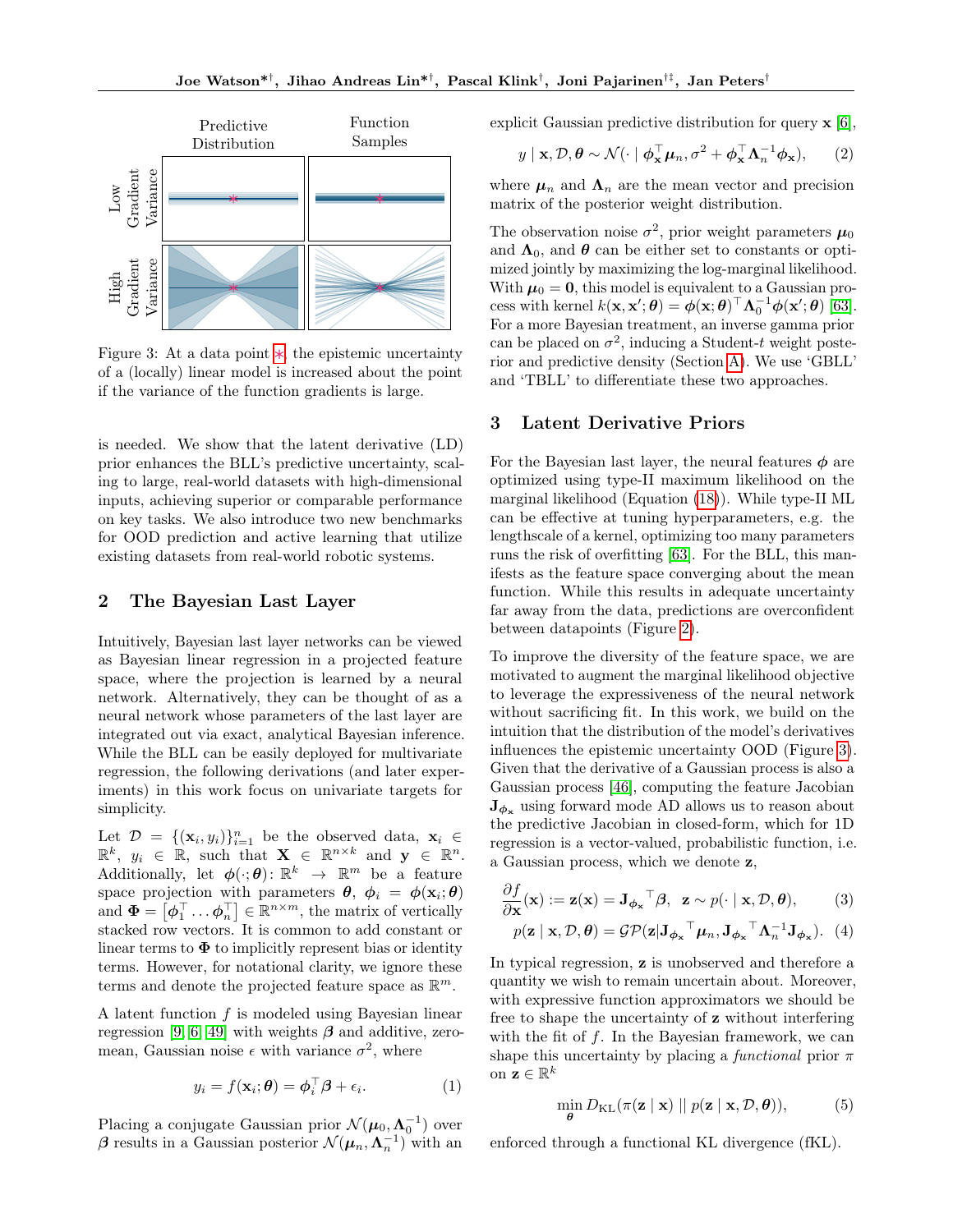Combining the conventional marginal likelihood with this fKL, we propose a novel joint objective

$$
\max_{\boldsymbol{\theta}} \log p(\mathcal{D} | \boldsymbol{\theta}) - D_{\mathrm{KL}}(\pi(\mathbf{z}|\mathbf{x}) || p(\mathbf{z} | \mathbf{x}, \mathcal{D}, \boldsymbol{\theta})), (6)
$$

which can be interpreted from two perspectives.

Maximum Entropy Regularization Since Bayesian linear regression typically considers a fixed feature space or kernel, jointly learning the features can be viewed as an inverse problem [\[77\]](#page-12-10). Inverse problems, especially in probabilistic settings, are commonly regularized using the principle of maximum entropy [\[34,](#page-10-11) [71\]](#page-12-11). Choosing the features that are the most unstructured, or the least committed to a specific model, offers not just robustness but ideally translates to calibrated epistemic uncertainty in our setting. One could choose to encourage maximum entropy directly in the predictive distribution. However, optimizing this objective could result in underfitting or increased aleatoric uncertainty, if the data is in conflict with the functional prior. As the derivatives are unobserved, we have more freedom specifying a latent derivative prior. Interestingly, while neural networks are typically overparameterized and benefit from regularization, e.g. weight decay, its role is generally to keep parameters small to avoid overfitting. Due to the Bayesian treatment of the last layer, we are less concerned with overfitting in the features as long as they are sufficiently diverse. The role of the LD prior is to diversify the feature space adequately so that the Bayesian linear model can return a regularized, accurate mean function and expressive predictive variance.

A Latent Variable Model As many regularization schemes can be motivated from a Bayesian reasoning, we can also take a more probabilistic view of the latent derivative term. Given a distribution over latent derivatives, we can construct a latent variable model (LVM) by considering the first-order Taylor expansion [\(7\)](#page-4-0) over our predictive model  $f(2)$  $f(2)$ . By reparameterizing our regression problem  $(y, x)$  into a perturbed form  $(y, \bar{x}, \delta)$ ,

$$
y = f(\mathbf{x}) = f(\bar{\mathbf{x}} + \boldsymbol{\delta}) \approx f(\bar{\mathbf{x}}) + \frac{\partial f}{\partial \mathbf{x}}(\bar{\mathbf{x}})^{\top} \boldsymbol{\delta}, \quad (7)
$$

$$
= f(\bar{\mathbf{x}}) + \mathbf{z}(\bar{\mathbf{x}})^{\top} \boldsymbol{\delta}, \tag{8}
$$

the above Taylor approximation illustrates how z influences the predictive uncertainty as the perturbation  $\delta$  grows. As typical regression problems only consider directly corresponding pairs  $(y, \bar{\mathbf{x}}, \mathbf{0})$ , this latent variable perspective is irrelevant for the training data as  $\delta = 0$ . However, by characterizing prediction between and outside the training data as  $\delta \neq 0$ , one can appreciate how controlling the distribution of z influences the epistemic uncertainty in the predictions, as illustrated in Figure [3.](#page-3-0) This view perhaps helps explain

<span id="page-4-1"></span>why the the combined objective, Equation [\(6\)](#page-4-1), strongly resembles the evidence lower bound objective (ELBO) used for inference of LVMs [\[32\]](#page-10-12). The key distinction is that z does not influence the likelihood of the observations, as  $\delta = 0$  for the training data. Also, our fKL uses the forward KL (M-projection) instead of the reverse KL (I-projection), which the ELBO uses. The forward KL encourages the distribution to cover as much probability mass as possible which translates to a flat distribution with higher variance, i.e. higher entropy, whereas the reverse KL prefers to seek an individual mode which typically results in lower variance and potential overfitting [\[47\]](#page-11-9). We discuss this topic in more detail in Section [G](#page--1-2) of the Appendix.

We now discuss specific aspects of the LDBLL.

The Latent Derivative Objective Although the BLL's derivative distribution can be represented in closed-form, it is a stochastic process rather than a weight distribution. As a result, its KL divergence to a prior process  $\pi$  manifests as a functional KL, which is not a well-defined quantity when the prior does not share the same feature space. In contrast to a regular KL divergence between finite-dimensional probability distributions, a functional KL between stochastic processes requires the evaluation of an infinite-dimensional integral, which is intractable due to the lack of an infinite-dimensional Lebesgue measure [\[16\]](#page-10-9). However, it is possible to use a finite index set  $\mathcal T$  to estimate the otherwise intractable fKL because the fKL between a prior and posterior conditional Gaussian process is equal to the divergence at observations conditioned on  $\mathcal{T}$  [\[76\]](#page-12-7),

$$
D_{\mathrm{KL}}(p(\mathbf{f}) \parallel p(\mathbf{f} \mid \mathcal{T})) = D_{\mathrm{KL}}(p(\mathbf{f}_{\mathcal{T}}) \parallel p(\mathbf{f}_{\mathcal{T}} \mid \mathcal{T})). \tag{9}
$$

While we could evaluate the divergence at the training data, i.e.  $\mathcal{T} = \mathcal{D}$ , to account for OOD prediction, we add some noise by defining  $\mathcal{T} = \{\mathbf{s}_j \sim \mathcal{N}(\cdot \mid \mathbf{x}_j, \gamma \mathbf{I})\}_{j=1}^n$ and estimate the LD fKL as

$$
\frac{1}{|\mathcal{T}|} \sum_{\mathbf{s}_j \in \mathcal{T}} D_{\mathrm{KL}}(\pi(\mathbf{z} \mid \mathbf{s}_j) \mid p(\mathbf{z} \mid \mathbf{s}_j, \mathcal{D}, \boldsymbol{\theta})). \tag{10}
$$

<span id="page-4-0"></span>The index set  $\mathcal T$  should ideally represent the true data distribution. Since this data distribution is typically unknown, we create index sets by sampling near the observed training data as a proxy. This is not necessarily the optimal sampling strategy, as this would depend on both the data distribution and task. However, we believe it balances staying within and outside the data distribution, and therefore should be a robust strategy across settings.

Prior Specification We choose the latent derivative prior  $\pi$  as a Gaussian process with a mean function  $\mu_{\pi}$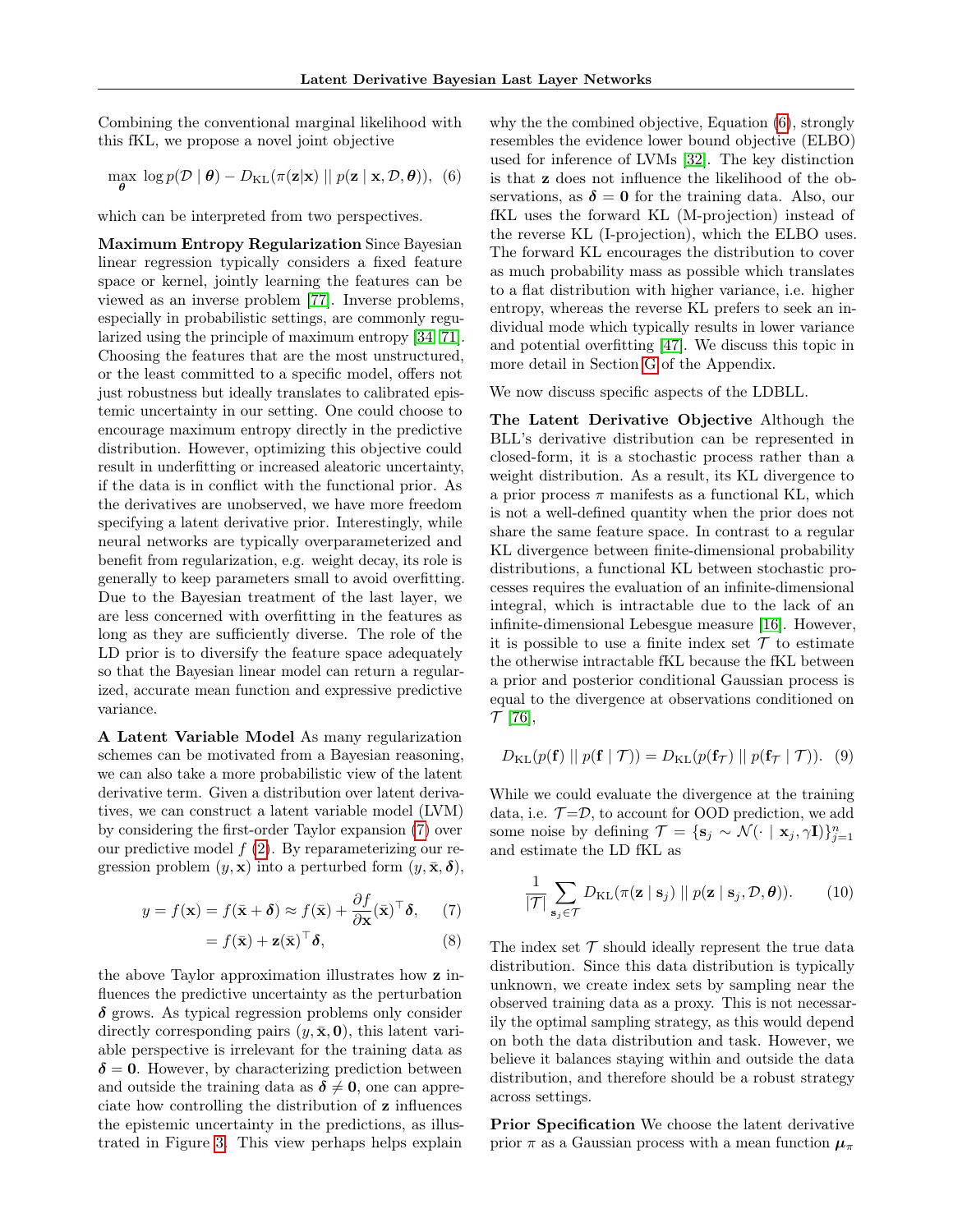Table 1: Means and standard errors of test metrics for different BNNs with leaky relu (LR) and tanh (TA) activations for nonlinear regression of gap (Cartpole, CO2, Sarcos, WAM) and standard (UCI) datasets.

| $\cdot$ .       |            |                        |                   |                     |                     |                  |                  |                  |                  |
|-----------------|------------|------------------------|-------------------|---------------------|---------------------|------------------|------------------|------------------|------------------|
|                 |            | GAP                    |                   |                     |                     | STANDARD         |                  |                  |                  |
| MODEL           |            | CARTPOLE               | $\rm{CO2}$        | <b>SARCOS</b>       | <b>WAM</b>          | <b>BOSTON</b>    | CONCRETE         | <b>POWER</b>     | YACHT            |
| GP              | <b>RBF</b> | $-4.01 \pm 0.00$       | $-4.49 \pm 0.00$  | $-5.07 \pm 0.03$    | $-2.10 \pm 0.01$    | $-2.41 \pm 0.06$ | $-3.08 \pm 0.02$ | $-2.76 \pm 0.01$ | $-0.17 \pm 0.03$ |
| GBLL            | <b>LR</b>  | $-115.94 \pm 50.48$    | $-11.23 \pm 1.95$ | $-379.72 \pm 53.31$ | $-378.90 \pm 41.63$ | $-2.90 \pm 0.05$ | $-3.09 \pm 0.03$ | $-2.77 \pm 0.01$ | $-1.67 \pm 0.11$ |
|                 | TA         | $-27.95 \pm 9.96$      | $-8.44 \pm 0.92$  | $-403.15 \pm 30.66$ | $-173.61 \pm 11.61$ | $-3.06 \pm 0.03$ | $-3.21 \pm 0.03$ | $-2.83 \pm 0.01$ | $-0.70 \pm 0.10$ |
| LDGBLL          | <b>LR</b>  | $-11.68 \pm 2.14$      | $-2.04 \pm 0.03$  | $-51.98 \pm 6.59$   | $-35.36 \pm 4.17$   | $-2.60 \pm 0.04$ | $-2.97 \pm 0.03$ | $-2.77 \pm 0.01$ | $-1.13 \pm 0.06$ |
|                 | TA         | $-8.07 \pm 1.60$       | $-2.52 \pm 0.16$  | $-169.77 \pm 5.08$  | $-106.86 \pm 8.28$  | $-2.57 \pm 0.05$ | $-2.89 \pm 0.03$ | $-2.82 \pm 0.01$ | $-0.73 \pm 0.05$ |
| <b>MFVI</b>     | <b>LR</b>  | $-12.19 \pm 3.08$      | $-7.23 \pm 0.59$  | $-52.23 \pm 5.72$   | $-315.55 \pm 26.33$ | $-2.39 \pm 0.04$ | $-2.97 \pm 0.03$ | $-2.77 \pm 0.01$ | $-1.43 \pm 0.17$ |
|                 | TA         | $-650.53 \pm 358.66$   | $-26.90 \pm 1.08$ | $-59.30 \pm 4.36$   | $-311.69 \pm 19.86$ | $-2.48 \pm 0.04$ | $-3.04 \pm 0.02$ | $-2.79 \pm 0.01$ | $-1.44 \pm 0.15$ |
| <b>ENSEMBLE</b> | LR         | $-5.20 \pm 0.11$       | $-6.67 \pm 0.34$  | $-7.64 \pm 0.84$    | $-4.79 \pm 0.26$    | $-2.48 \pm 0.09$ | $-3.04 \pm 0.08$ | $-2.70 \pm 0.01$ | $-0.35 \pm 0.07$ |
|                 | TA         | $-3.75 \pm 0.28$       | $-9.84 \pm 0.41$  | $-13.24 \pm 0.83$   | $-17.73 \pm 0.88$   | $-2.48 \pm 0.08$ | $-3.03 \pm 0.07$ | $-2.72 \pm 0.01$ | $-0.03 \pm 0.05$ |
| DROPOUT         | $_{LR}$    | $-3.73 \pm 0.14$       | $-2.42 \pm 0.01$  | $-8.58 \pm 0.50$    | $-15.46 \pm 0.40$   | $-2.36 \pm 0.04$ | $-2.90 \pm 0.02$ | $-2.80 \pm 0.01$ | $-1.82 \pm 0.01$ |
|                 | TA         | $-27.84 \pm 1.54$      | $-2.96 \pm 0.01$  | $-25.92 \pm 0.62$   | $-18.28 \pm 0.12$   | $-2.41 \pm 0.04$ | $-3.03 \pm 0.01$ | $-2.86 \pm 0.01$ | $-2.24 \pm 0.01$ |
| SWAG            | <b>LR</b>  | $-106.72 \pm 34.69$    | $-3.56 \pm 0.11$  | $-15.34 \pm 0.47$   | $-29.49 \pm 2.50$   | $-2.64 \pm 0.16$ | $-3.19 \pm 0.05$ | $-2.77 \pm 0.02$ | $-1.11 \pm 0.05$ |
| MAP             | $_{LR}$    | $-5800.91 \pm 2276.39$ | $-15.73 \pm 0.50$ | $-199.49 \pm 15.53$ | $-39.54 \pm 2.00$   | $-2.60 \pm 0.07$ | $-3.04 \pm 0.04$ | $-2.77 \pm 0.01$ | $-5.14 \pm 1.62$ |
|                 | TA         | $-64.36 \pm 21.45$     | $-12.09 \pm 0.33$ | $-121.14 \pm 10.30$ | $-26.92 \pm 0.66$   | $-2.59 \pm 0.06$ | $-3.11 \pm 0.04$ | $-2.76 \pm 0.01$ | $-1.77 \pm 0.53$ |

(a) Log-Likelihood

(b) RMSE

<span id="page-5-0"></span>

|                 |             | GAP                |                  |                 |                 | STANDARD        |                 |                 |                 |
|-----------------|-------------|--------------------|------------------|-----------------|-----------------|-----------------|-----------------|-----------------|-----------------|
| <b>MODEL</b>    |             | CARTPOLE           | $\rm{CO2}$       | <b>SARCOS</b>   | <b>WAM</b>      | <b>BOSTON</b>   | CONCRETE        | <b>POWER</b>    | YACHT           |
| <b>GP</b>       | <b>RBF</b>  | $13.64 \pm 0.00$   | $1.70 \pm 0.00$  | $2.75 \pm 0.00$ | $1.63 \pm 0.01$ | $2.83 \pm 0.16$ | $5.62 \pm 0.13$ | $3.72 \pm 0.04$ | $0.40 \pm 0.03$ |
| GBLL            | $_{LR}$     | $221.60 \pm 55.83$ | $2.53 \pm 0.26$  | $3.69 \pm 0.15$ | $2.18 \pm 0.06$ | $4.19 \pm 0.17$ | $5.01 \pm 0.18$ | $3.85 \pm 0.03$ | $1.09 \pm 0.09$ |
|                 | <b>TA</b>   | $9.47 \pm 0.93$    | $2.59 \pm 0.17$  | $4.08 \pm 0.15$ | $3.26 \pm 0.12$ | $4.61 \pm 0.23$ | $5.50 \pm 0.23$ | $4.09 \pm 0.04$ | $0.43 \pm 0.03$ |
| LDGBLL          | LR          | $179.20 \pm 79.00$ | $2.59 \pm 0.71$  | $2.80 \pm 0.11$ | $1.87 \pm 0.06$ | $3.38 \pm 0.18$ | $4.80 \pm 0.18$ | $3.85 \pm 0.04$ | $0.75 \pm 0.10$ |
|                 | <b>TA</b>   | $10.32 \pm 1.98$   | $2.38 \pm 0.14$  | $2.51 \pm 0.03$ | $3.12 \pm 0.07$ | $3.12 \pm 0.14$ | $4.39 \pm 0.14$ | $4.05 \pm 0.04$ | $0.52 \pm 0.05$ |
| <b>MFVI</b>     | LR          | $10.69 \pm 2.13$   | $1.82 \pm 0.07$  | $2.95 \pm 0.19$ | $3.36 \pm 0.45$ | $2.74 \pm 0.16$ | $4.80 \pm 0.13$ | $3.86 \pm 0.04$ | $1.10 + 0.11$   |
|                 | TA          | $7.72 \pm 0.55$    | $3.35 \pm 0.11$  | $2.13 \pm 0.05$ | $1.46 \pm 0.02$ | $2.93 \pm 0.13$ | $5.04 \pm 0.12$ | $3.91 \pm 0.04$ | $1.26 \pm 0.14$ |
| <b>ENSEMBLE</b> | $_{LR}$     | $37.03 \pm 4.88$   | $2.10 \pm 0.03$  | $3.01 \pm 0.05$ | $1.73 \pm 0.03$ | $2.79 \pm 0.17$ | $4.55 \pm 0.12$ | $3.59 \pm 0.04$ | $0.83 \pm 0.08$ |
|                 | TA          | $5.50 \pm 1.22$    | $2.58 \pm 0.03$  | $2.30 \pm 0.02$ | $1.36 \pm 0.00$ | $2.71 \pm 0.13$ | $4.51 \pm 0.13$ | $3.66 \pm 0.04$ | $0.38 \pm 0.03$ |
| DROPOUT         | $L_{\rm R}$ | $4.59 \pm 0.22$    | $2.18 \pm 0.09$  | $2.67 \pm 0.04$ | $1.41 \pm 0.02$ | $2.78 \pm 0.16$ | $4.45 \pm 0.11$ | $3.90 \pm 0.04$ | $1.21 \pm 0.13$ |
|                 | <b>TA</b>   | $10.96 \pm 0.35$   | $5.19 \pm 0.03$  | $2.08 \pm 0.02$ | $1.29 \pm 0.00$ | $2.77 \pm 0.15$ | $4.90 \pm 0.10$ | $4.18 \pm 0.03$ | $1.20 \pm 0.11$ |
| <b>SWAG</b>     | LR          | $49.39 \pm 8.45$   | $10.73 \pm 1.08$ | $3.03 \pm 0.07$ | $1.66 \pm 0.03$ | $3.08 \pm 0.35$ | $5.50 \pm 0.16$ | $3.85 \pm 0.05$ | $1.13 \pm 0.20$ |
| MAP             | $_{LR}$     | $52.50 \pm 7.62$   | $1.93 \pm 0.03$  | $3.27 \pm 0.13$ | $2.04 \pm 0.05$ | $3.02 \pm 0.17$ | $4.75 \pm 0.12$ | $3.81 \pm 0.04$ | $0.94 \pm 0.09$ |
|                 | TA          | $6.49 \pm 0.62$    | $2.01 \pm 0.03$  | $2.67 \pm 0.12$ | $1.73 \pm 0.02$ | $3.01 \pm 0.17$ | $5.15 \pm 0.13$ | $3.78 \pm 0.04$ | $0.39 \pm 0.04$ |

and covariance function  $\Sigma_{\pi}$ ,

$$
\pi(\mathbf{z} \mid \mathbf{x}) = \mathcal{GP}(\mathbf{z} \mid \boldsymbol{\mu}_{\pi}(\mathbf{x}), \boldsymbol{\Sigma}_{\pi}(\mathbf{x})). \tag{11}
$$

In practice, we set the prior to be constant, with  $\mu_{\pi}(\mathbf{x}) = \mathbf{0}$  and  $\Sigma_{\pi}(\mathbf{x}) = \mathbf{I}$  in whitened data space. The zero mean derivative prior is motivated by the zero mean weight prior. The derivative covariance is harder to specify. While a constant covariance may not be the optimal LD prior for a given task, from a practical perspective it is straightforward to specify, analogous to Gaussian weight priors used for BNNs. Domain knowledge (such as a physics model) could be used to define a more complex derivative prior process, which would combine the benefits of task-specific knowledge and black-box function approximation.

With the Bayesian last layer, it may appear that a LD prior 'overdefines' the BLL and that the two probabilistic treatments conflict. However, as the LD prior seeks to leverage the expressive feature space of the neural network, the universal approximation capability of the neural features should be capable of satisfying both the BLL likelihood and derivative prior. However, due to the construction of the model there are two constraints that can inform our choice of LD prior based on the weight prior. One is that as zero mean weight prior suggests a zero mean derivative prior, due to the linearity of Equation [\(3\)](#page-3-3). The other is that as  $\sigma^2 \to 0$ ,  $\mathbb{V}[\mathbf{z}] \to \mathbf{0}$  due to the weight posterior (defined in Equation [\(16\)](#page--1-3)) in Equation [\(4\)](#page-3-4).

In light of this second aspect, we found that scaling the LD prior with the alearotic uncertainty  $\sigma^2$  improved the prior specification and reduced underfitting in the nonlinear regression tasks. However, the fixed LD prior was beneficial for tasks requiring greater uncertainty quantification, such as active learning. While this scaling can be viewed as a form of empirical Bayes (EB) [\[48\]](#page-11-10), its limited application suggests better EB approaches may exist. For example,  $\mu_{\pi}$  would benefit from adapting to linear trends in the data, and  $\Sigma_{\pi}$  could be improved by adapting to the relative smoothness w.r.t. each input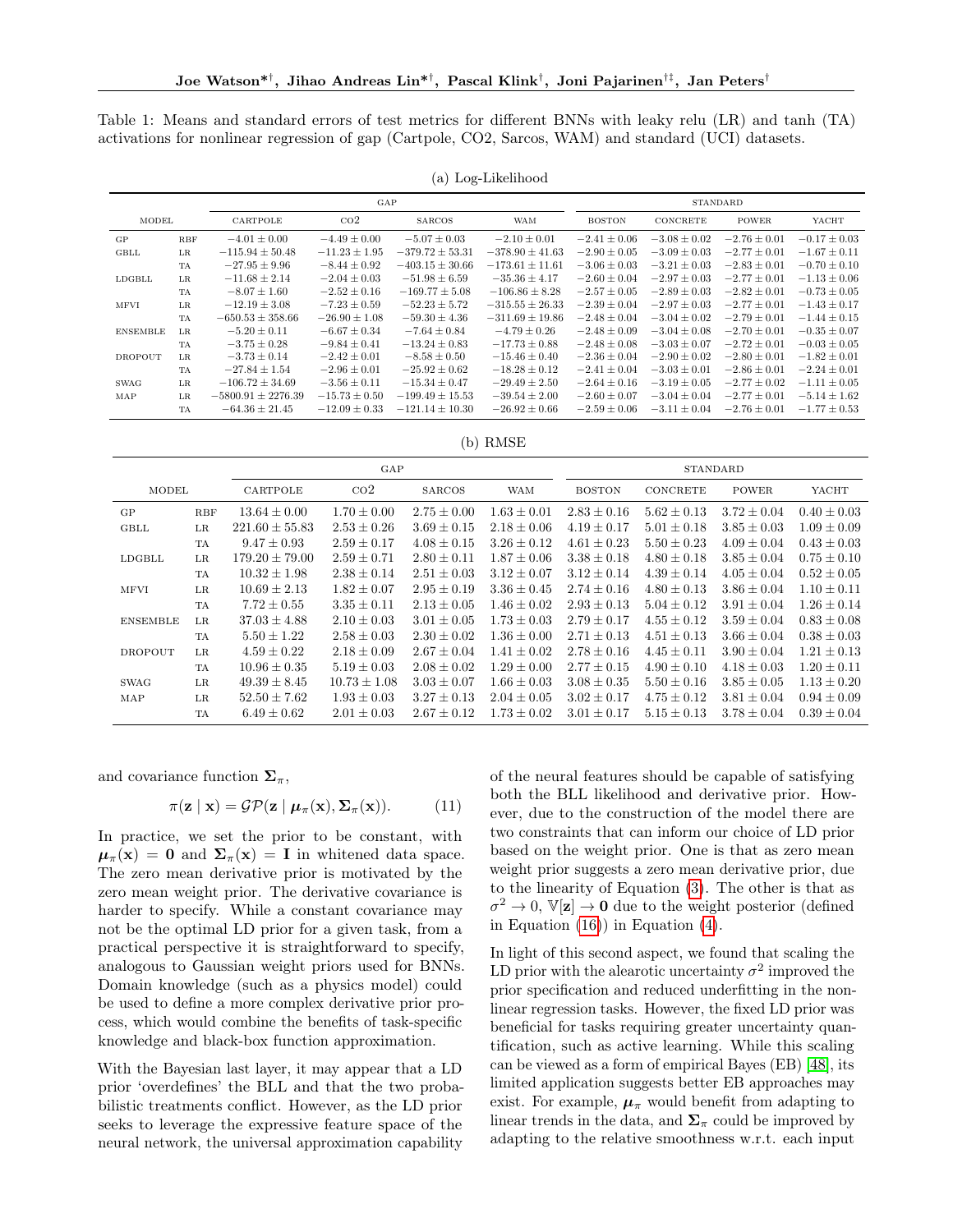dimension. We shall investigate alternative approaches in future work. Moreover, this aleatoric scaling arises naturally when considering multivariate output regression and the matrix normal distribution. We discuss the details of this in Appendix [A.](#page--1-0)

## 4 Experiments

We evaluated the LD prior on several tasks that require predictive uncertainty, namely nonlinear regression, active learning and Bayesian optimization, to verify that our proposed functional latent derivative prior improves the BLL in terms of adequate epistemic uncertainty in the absence of observed data. More detailed discussions and visualizations of all involved datasets can be found in Section [I.](#page--1-0)

#### <span id="page-6-0"></span>4.1 Nonlinear Regression

For the nonlinear regression benchmarks, we compare our LDBLL to the standard BLL and several other baselines: the nonparametric Gaussian process, a regularized network (MAP) and popular BNN approaches. These include mean-field variational inference (MFVI) [\[7\]](#page-9-0), Monte Carlo dropout [\[25\]](#page-10-2), ensembles [\[38\]](#page-11-2) and stochastic weight averaging (SWAG) [\[44\]](#page-11-11). All regression problems involve real-world data, however, inspired by previous work based on in-between uncertainty [\[23\]](#page-10-4), we distinguish between four novel 'gap' tasks, namely Cartpole, CO2, Sarcos and WAM, and 'standard' tasks from the popular UCI benchmark. Our goal is to show that the LDBLL improves the BLL significantly in terms of combating overconfidence during OOD prediction, which shall be demonstrated by the gap tasks, while maintaining competitive performance on the standard benchmarks. Due to the abundance of data, the Gaussian BLL backbone without Bayesian treatment of the observation noise was used for nonlinear regression. CO2 The Mauna Loa atmospheric carbon dioxide dataset contains CO2 measurements over several decades [\[63\]](#page-12-1). To encode the periodicity without using specialized models, we augment the time input with sinusoidal features with an annual frequency. The gap region for testing considers central and edge portions.

Cartpole Here, telemetry is recorded from a Quanser cartpole system performing a swing-up maneuver. We use the dynamic state (position, velocity and acceleration) of the cart and pole for inverse dynamics modeling of the drive torque. The gap region is about the hanging position, where  $\theta < 45^{\circ}$ , as depicted by Figure [11](#page--1-4) in the Appendix.

Sarcos This dataset [\[79\]](#page-12-12) contains the telemetry from a 7 DOF manipulator. It is used as a regression benchmark for inverse dynamics modeling, regressing the 21-dimensional state to a drive torque. In the central portion of the data, the robot's pose induces a bias torque (likely due to gravity) in one of the upper motor drives. Therefore, modeling the inverse dynamics on this torque requires OOD prediction. Forecasting unseen aspects of dynamics from limited data represents a key challenge in MBRL for robotics.

WAM This dataset is also derived from a robotic manipulator, the cable-driven 4 DOF Barrett WAM. However, here the distribution shift is generated by demanding the same complex motion at different velocities. By training on a slower motion and evaluating the inverse dynamics model for data collected at a faster speed, the prediction considers the same trajectory but now with higher variance in the values of the state and input due to the larger accelerations at play.

UCI These datasets consists of several disparate regression problems that vary in size and dimension, and are a common benchmark for probabilistic nonlinear regression.

Flight Delay The flight delay dataset is a large-scale regression task of 700k datapoints used to demonstrate scalability [\[29\]](#page-10-7). While Bayesian methods are generally less useful for large datasets, as uncertainty should be minimal assuming no distribution shift, models should be able to scale adequately. We detail a batch method for training the BLL using a variational approximation, which aids the model in scaling to large datasets at the cost of non-exact inference during training. We describe this method in Section [B](#page--1-0) and the results in Section [I.](#page--1-0)

More details about the novel gap tasks are discussed in Section [I.](#page--1-0)

Empirical results, displayed in Table [1,](#page-5-0) show that, in terms of the gap tasks, the LDBLL outperforms the standard BLL significantly in terms of test loglikelihood, which captures the adequacy of the ratio between goodness of fit (RMSE) and predicted uncertainty (entropy). This indicates the LD prior influences a better feature space for predictive uncertainty OOD. For standard regression, results were comparable, which makes sense as OOD uncertainty is not useful in this setting.

With respect to the baselines, the GP, MC dropout and ensembles performed better across gap and standard regression tasks. In fact, the GBLL performance was typically closer to the MAP model than the BNN, and the LD prior did not improve this performance enough to be deemed a competitive alternative. This could be due to capacity (GPs and ensembles have more parameters) and or a superior prior (e.g. the RBF kernel, the Bernoulli weight prior of MC dropout). Superior performance is also characterized by 'underfitting' on the training data (see the tables in Section [I.1\)](#page--1-5), sug-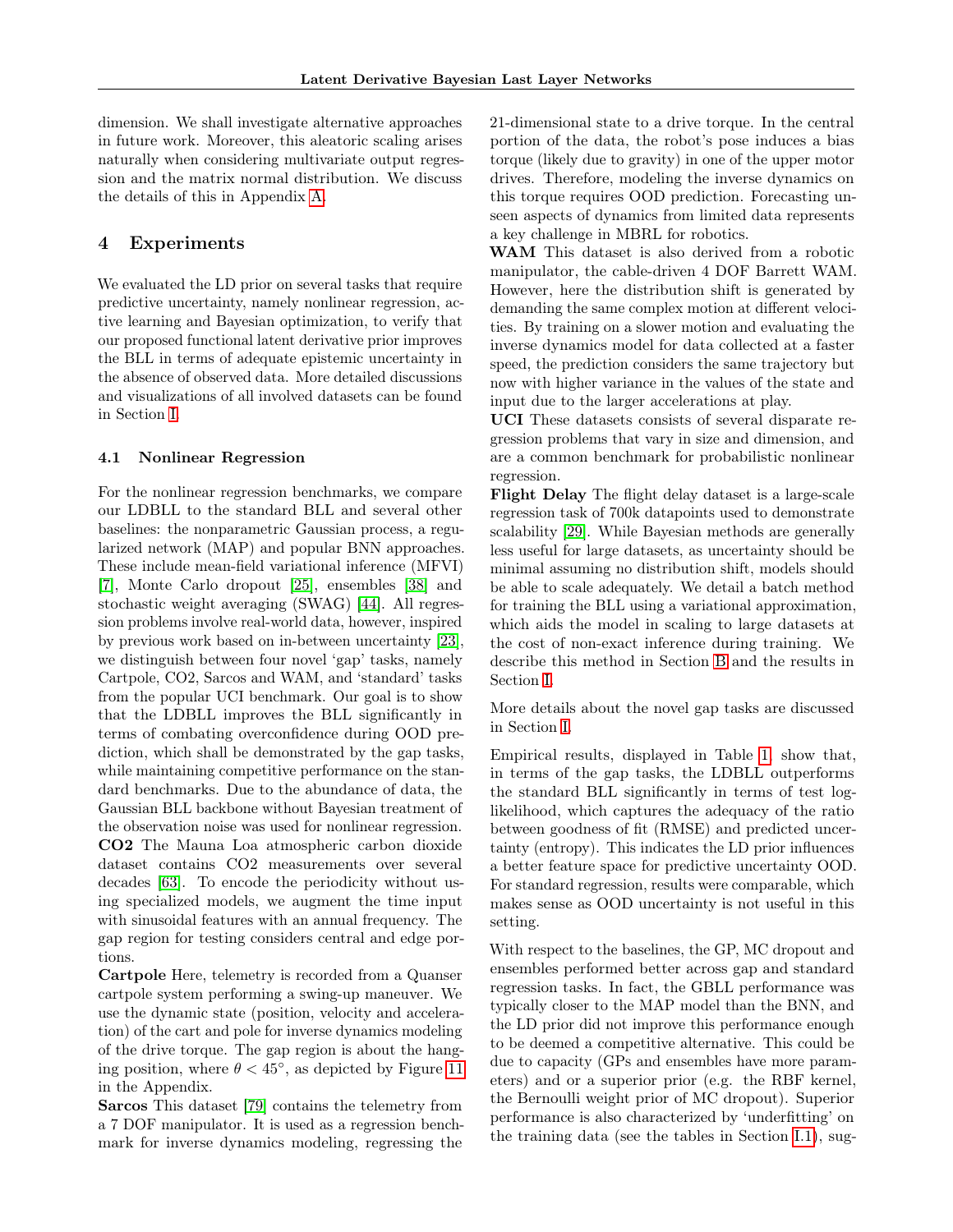<span id="page-7-0"></span>

Figure 4: Active learning on the Cartpole dataset, reporting the quartile range over 20 seeds.

gesting the LD prior is not regularizing enough during training. While the LD prior is interpretable due to the function space setting, it is not straightforward to assign values to when setting priors for a given task. As empirical Bayes would only tune the prior towards overfitting, it remains an open question how to design the LD prior to provide appropriate regularization for regression tasks.

#### 4.2 Active Learning

Active learning [\[14\]](#page-10-13) is the setting where a probabilistic model takes an active role in data acquisition, choosing points to optimize learning w.r.t. a utility measure. It is useful in domains such as system identification, where sampling data can be an expensive process. We use the Cartpole dataset introduced in Section [4.1,](#page-6-0) which contains a dynamical system performing a 'swingup' control task. The (much smaller) swing-up portion is highly informative while the remaining samples from stabilization are generally redundant. Therefore, information-theoretic data acquisition offers a significant improvement over a random strategy. Section [I.2](#page--1-6) describes the experiment in detail and Figure [4](#page-7-0) shows the results on a held out test set. In this experiment we also compare to a GP, which excels at uncertainty quantification under small datasets. The LDTBLL matches the GP in terms of RMSE and final LLH, however its predictions appear slightly overconfident during learning in comparison. Moreover, the LD prior evidently improves performance significantly on the standard BLL, which is miscalibrated with considerable variance. MFVI struggles to perform the task due to its lackluster uncertainty quantification, which is evident from its relatively small predictive entropy on the test set. As a result, its selected data will likely be collected from uninformative regions and thus essentially random. This would explain its slow progress in both RMSE and LLH improvement.

#### 4.3 Bayesian Optimization

Bayesian optimization (BO) [\[55,](#page-11-12) [73\]](#page-12-13) is a sample-efficient black-box global optimization method. By constructing a Bayesian model of the objective, an uncertaintyderived utility function can be used to decide optimal function evaluations. Again, we compare to a GP, which is preferred for BO over BNNs. We performed BO on two tasks (Figure [5\)](#page-8-0), chosen to highlight both the strengths and weaknesses of the LDBLL for BO. They are described in Section [I.3](#page--1-0)

Sinc in a Haystack This toy example is designed to demonstrate the utility of the LDBLL in optimizing high frequency functions, where the optima may be highly local. The function,  $f(x)=\text{sinc}(6(x-1))$ , is challenging to optimize despite being smooth, as it requires large epistemic uncertainty to avoid suboptimal convergence. While all models demonstrate high variance in performance, the standard TBLL typically fails to achieve any improvement, whereas the LDTBLL is evidently superior. Its 'maximum entropy' nature translates to a powerful exploration strategy.

Hartmann6 This is a standard BO benchmark, with a six-dimensional state and six local minima. Figure [5](#page-8-0) shows that the GP is vastly superior at this task, converging rapidly and consistently. This is due in part to the function's smoothness combined with the smoothness assumption of the GP kernel. While the LDBLL converges faster than the BLL, indicating that the LD prior scales to higher dimensions, both converge to a similar suboptimal value compared to the GP. This suggests that either the LDBLL fails to capture the finer grained epistemic uncertainty required to fully converge, or that the specific BO optimizer used here benefits from the GP's smoothness and is less suited to optimizing the BLL due to its increased roughness.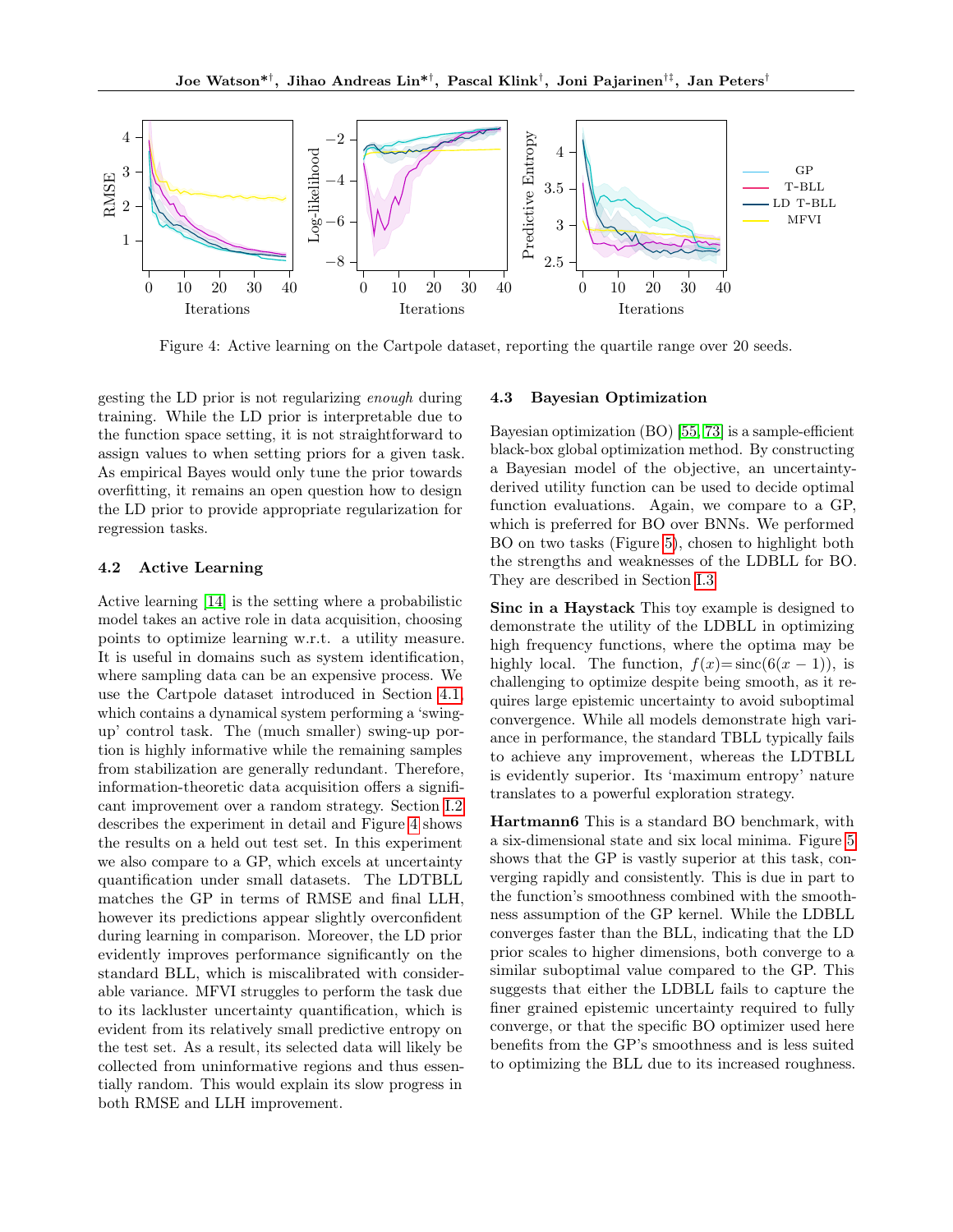<span id="page-8-0"></span>

Figure 5: Bayesian optimization on two tasks, displaying the quartiles of regret over 20 seeds.

## 5 Related Work

Bayesian Neural Networks BNNs have existed since the 1980s as a means of both utilizing neural networks as statistical models [\[43\]](#page-11-0) and for general regularization [\[31\]](#page-10-14). The early work of Neal [\[50\]](#page-11-1) provided several key contributions, namely the insight that the limit of an infinite hidden layer neural network is a Gaussian process under certain conditions, and the use of Hamiltonian Monte Carlo for approximate inference. Despite the statistical elegance of MCMC training methods [\[1\]](#page-9-4) and their advancements [\[33,](#page-10-15) [12\]](#page-9-5), they are expensive to deploy and scale poorly with larger models. These shortcomings have motivated a focus on variational inference methods [\[31,](#page-10-14) [59,](#page-11-13) [26\]](#page-10-16) for BNNs, including unbiased gradient estimation [\[7\]](#page-9-0) and other advanced techniques [\[76,](#page-12-7) [20,](#page-10-17) [84,](#page-12-14) [28\]](#page-10-18). There is a large family of alternative approximate methods: Including the Laplace approximation [\[43,](#page-11-0) [19,](#page-10-1) [66\]](#page-12-15), ensembles [\[38,](#page-11-2) [53,](#page-11-3) [3,](#page-9-6) [57\]](#page-11-14), expectation propagation [\[30\]](#page-10-0), Monte Carlo dropout [\[25\]](#page-10-2), variational dropout [\[36\]](#page-10-19), and a range of gradient-based approaches [\[40,](#page-11-15) [44\]](#page-11-11). The Bayesian last layer (also referred to as adaptive basis function and neural linear) model was introduced as a 'marginalized neural network' (MNN) [\[39\]](#page-11-5) as a neural equivalent to sparse GPs. To mitigate feature overfitting, the MNN uses an ensemble of feature networks. BLLs have previously been applied to Bayesian optimization [\[74\]](#page-12-16), bandit problems [\[80,](#page-12-17) [65\]](#page-12-18), active learning [\[60\]](#page-11-16), reinforcement learning [\[52\]](#page-11-17) and regression [\[51\]](#page-11-6), but there appears a lack of work on improving their general performance. Inference networks [\[70\]](#page-12-19) are similar to fVI, but take a functional mirror-descent interpretation and incrementally fit the GP prior, enabling minibatch training. Prior Networks [\[45\]](#page-11-18) use the neural network to parameterize a marginalized distribution, therefore directly predicting Dirichlet distributions for classification.

Gaussian Processes Beyond Neal's infinite limit, there is a rich body of research on the intersection of GPs and NNs. The arcsine (or MLP) [\[82\]](#page-12-20) and arccosine [\[13\]](#page-9-7) covariance functions represent the kernel of an infinite single hidden layer network with erf and ReLU activations respectively. The manifold GP [\[11\]](#page-9-8) uses a neural network to learn an intermediate feature space so that the covariance function performs better on non-smooth functions. Deep kernels [\[83\]](#page-12-21) define closed-form kernels using neural network components for more expressive covariance functions that are able to incorporate inductive biases such as convolutional operators. Deep Gaussian processes [\[15,](#page-10-20) [10,](#page-9-9) [67\]](#page-12-22) stack GPs to learn a hierarchical representation of intermediate latent variables to build sophisticated statistical models. Moreover, the Student-t process [\[69\]](#page-12-23) is a Gaussian process with an inverse gamma / Wishart prior over the aleatoric uncertainty.

Functional Priors As Gaussian processes are exact distributions over functions, sparse GPs may be viewed as approximate inference over functions [\[16\]](#page-10-9), minimizing the fKL from its exact posterior via inducing points. The functional variational BNN (fBNN) [\[76\]](#page-12-7) uses the fKL to use explicit or implicit stochastic processes as functional priors. They use a GP trained on the data as a prior, which can be viewed as an elaborate form of empirical Bayes. While this prior improves the performance of the variational BNN compared to other methods, it is not evident when and to what extent improvement is made over the GP prior. The noise contrastive prior (NCP) [\[27\]](#page-10-8) is a similar idea where the training data is perturbed by random noise to serve as a 'data prior' for a BNN, in order to increase uncertainty estimation OOD. While effective empirically, the data prior is again akin to empirical Bayes as the prior is defined by the data. Related work has also considered transforming the BNN weight prior into the prior of a GP [\[22\]](#page-10-21). The practice of combining kernels in GPs has been translated to BNN architectures and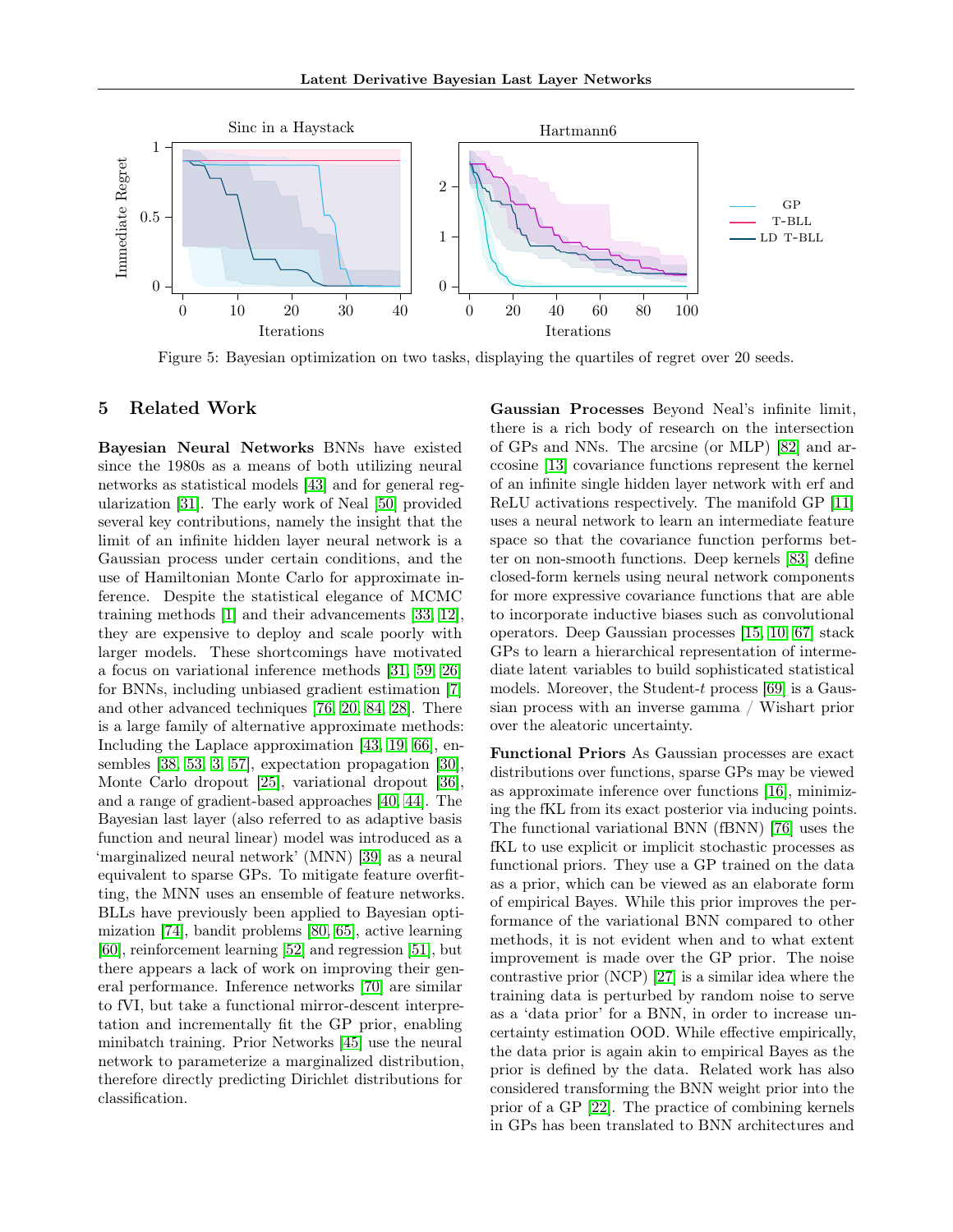activation functions, producing periodic and mixing phenomena in the network's feature space for more expressive models [\[58\]](#page-11-19). Variational implicit priors [\[41\]](#page-11-20) use variational inference to worth with functional priors you can only sample from, e.g. simulators, which provides the flexibility of a broad range of complex processes to be adopted as priors.

## 6 Conclusion

We introduced the latent derivative prior, a novel functional prior for the Bayesian last layer which improves epistemic uncertainty by promoting feature diversity. This model has several attractive properties over weight space BNNs, namely explicit predictive distributions and an intuitive prior that directly enhances functional uncertainty. The LDBLL further demonstrates that, like GPs, linear Bayesian models can be sufficient for many problems if the underlying feature space is adequately expressive. We have shown through a suite of tasks that the LD objective significantly improves the uncertainty quantification of the BLL, such that the model is a viable parametric alternative to GPs for downstream tasks like active learning. The LD prior would be further improved by adequate specification for a given task or dataset. Using the notion of derivatives, this prior could provide a way of incorporating domain knowledge (i.e. from physics) into the model to improve performance over pure black box models. Moreover, the application of the BLL and LDBLL to multivariate prediction tasks such as model-based control and classification is an open avenue, in particular how the notion of predictive derivative uncertainty applies to classification.

## Acknowledgements

We wish to thank Svenja Stark and Michael Lutter for proofreading and feedback. Pascal Klink and Joni Pajarinen are funded by the DFG project PA3179/1-1 (ROBOLEAP). Furthermore, this research was supported by grants from NVIDIA and the NVIDIA DGX Station.

Thanks also to Danijar Hanfner for providing access to the flight delay dataset and the anonymous reviewers for helpful comments during the review process.

#### <span id="page-9-4"></span>References

[1] Christophe Andrieu, Nando De Freitas, Arnaud Doucet, and Michael I Jordan. An introduction to mcmc for machine learning. Machine learning, 2003.

- [2] Maximilian Balandat, Brian Karrer, Daniel R. Jiang, Samuel Daulton, Benjamin Letham, Andrew Gordon Wilson, and Eytan Bakshy. BoTorch: A Framework for Efficient Monte-Carlo Bayesian Optimization. In Advances in Neural Information Processing Systems 33, 2020.
- <span id="page-9-6"></span>[3] D. Barber and Christopher Bishop. Ensemble learning in bayesian neural networks. In Generalization in Neural Networks and Machine Learning, 1998.
- <span id="page-9-1"></span>[4] Yoshua Bengio, Olivier Delalleau, and Nicolas Le Roux. The curse of dimensionality for local kernel machines. Technical Report TR-1258, Université de Montréal, 2005.
- [5] Eli Bingham, Jonathan P. Chen, Martin Jankowiak, Fritz Obermeyer, Neeraj Pradhan, Theofanis Karaletsos, Rohit Singh, Paul Szerlip, Paul Horsfall, and Noah D. Goodman. Pyro: Deep Universal Probabilistic Programming. Journal of Machine Learning Research, 2018.
- <span id="page-9-3"></span>[6] Christopher M. Bishop. Pattern Recognition and Machine Learning. Springer-Verlag, Berlin, Heidelberg, 2006.
- <span id="page-9-0"></span>[7] Charles Blundell, Julien Cornebise, Koray Kavukcuoglu, and Daan Wierstra. Weight uncertainty in neural network. In International Conference on Machine Learning, 2015.
- [8] Alexandr A. Borovkov. Probability Theory. Springer London, 2013.
- <span id="page-9-2"></span>[9] G. E. P. Box and G. C. Tiao. Bayesian Inference in Statistical Analysis. John Wiley & Sons, New York, 1973.
- <span id="page-9-9"></span>[10] Thang Bui, Daniel Hernández-Lobato, Jose Hernandez-Lobato, Yingzhen Li, and Richard Turner. Deep gaussian processes for regression using approximate expectation propagation. In International Conference on Machine Learning, 2016.
- <span id="page-9-8"></span>[11] R. Calandra, J. Peters, C. E. Rasmussen, and M. P. Deisenroth. Manifold gaussian processes for regression. In International Joint Conference on Neural Networks, 2016.
- <span id="page-9-5"></span>[12] Tianqi Chen, Emily B. Fox, and Carlos Guestrin. Stochastic gradient hamiltonian monte carlo. In International Conference on Machine Learning, 2014.
- <span id="page-9-7"></span>[13] Youngmin Cho and Lawrence K. Saul. Kernel methods for deep learning. In Advances in Neural Information Processing Systems, 2009.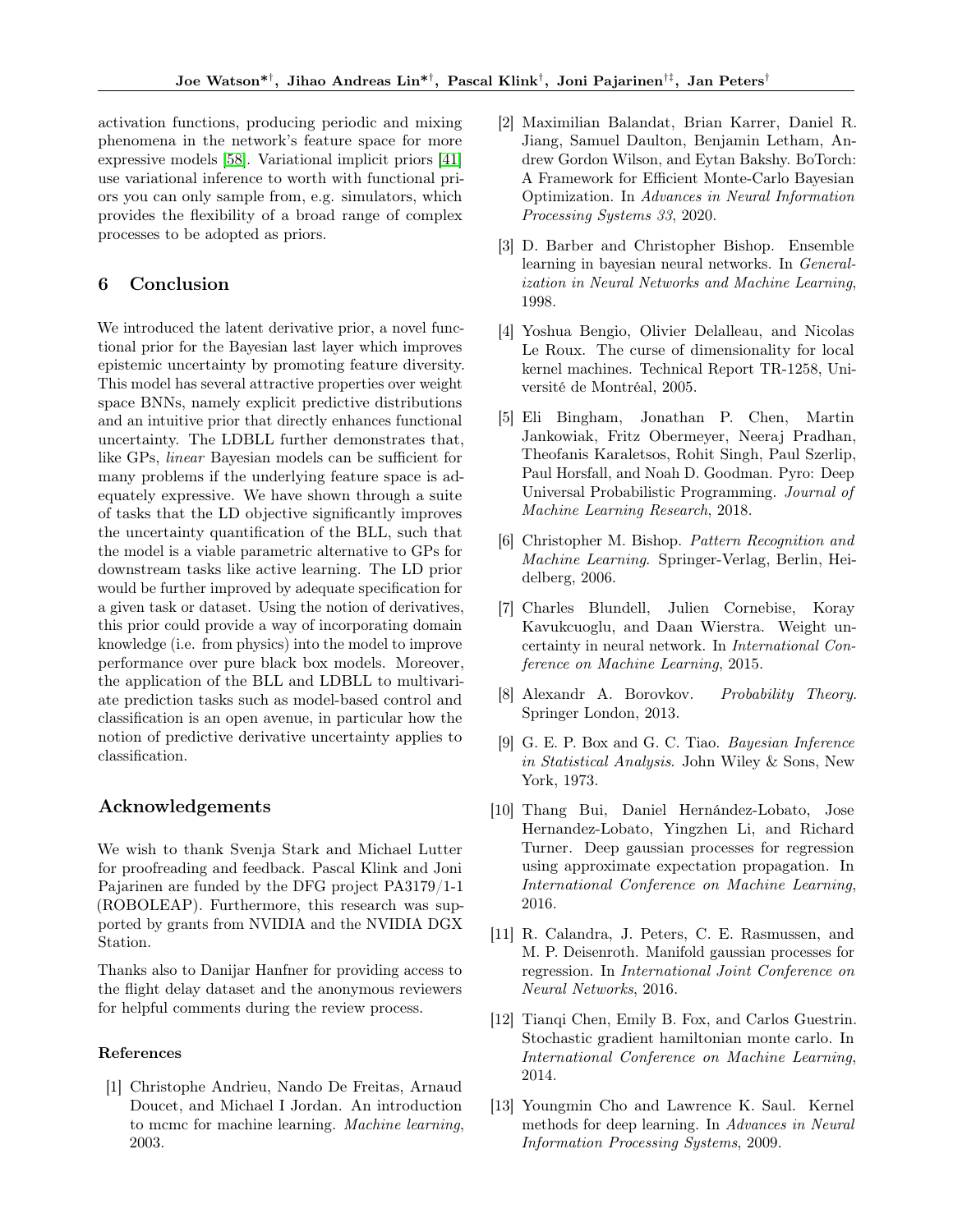- <span id="page-10-13"></span>[14] David A. Cohn, Zoubin Ghahramani, and Michael I. Jordan. Active learning with statistical models. In Advances in Neural Information Processing Systems, 1995.
- <span id="page-10-20"></span>[15] Andreas Damianou and Neil Lawrence. Deep gaussian processes. In Artificial Intelligence and Statistics, 2013.
- <span id="page-10-9"></span>[16] Alexander G. de G. Matthews, James Hensman, Richard Turner, and Zoubin Ghahramani. On sparse variational methods and the kullback-leibler divergence between stochastic processes. In International Conference on Artificial Intelligence and Statistics, 2016.
- <span id="page-10-6"></span>[17] Marc Deisenroth and Carl E Rasmussen. Pilco: A model-based and data-efficient approach to policy search. In International Conference on Machine Learning, 2011.
- <span id="page-10-10"></span>[18] Marc Peter Deisenroth, Gerhard Neumann, Jan Peters, et al. A survey on policy search for robotics. Foundations and Trends $\widehat{R}$  in Robotics, 2013.
- <span id="page-10-1"></span>[19] John S. Denker and Yann LeCun. Transforming neural-net output levels to probability distributions. In Advances in Neural Information Processing Systems, 1991.
- <span id="page-10-17"></span>[20] M. Emtiyaz Khan, D. Nielsen, V. Tangkaratt, W. Lin, Y. Gal, and A. Srivastava. Fast and Scalable Bayesian Deep Learning by Weight-Perturbation in Adam. In International Conference on Machine Learning, 2018.
- <span id="page-10-5"></span>[21] Angelos Filos, Sebastian Farquhar, Aidan N. Gomez, Tim G. J. Rudner, Zachary Kenton, Lewis Smith, Milad Alizadeh, Arnoud de Kroon, and Yarin Gal. Benchmarking bayesian deep learning with diabetic retinopathy diagnosis. [https:](https://github.com/OATML/bdl-benchmarks) [//github.com/OATML/bdl-benchmarks](https://github.com/OATML/bdl-benchmarks), 2019.
- <span id="page-10-21"></span>[22] Daniel Flam-Shepherd, James Requeima, and David Duvenaud. Mapping gaussian process priors to bayesian neural networks. In NIPS Bayesian deep learning workshop, 2017.
- <span id="page-10-4"></span>[23] Andrew Foong, Yingzhen Li, José Hernández-Lobato, and Richard Turner. 'in-between' uncertainty in bayesian neural networks. In ICML Workshop on Uncertainty and Robustness in Deep Learning, 2019.
- <span id="page-10-3"></span>[24] Andrew Y. K. Foong, David R. Burt, Yingzhen Li, and Richard E. Turner. On the expressiveness of approximate inference in bayesian neural networks. arxiv e-prints, 2019.
- <span id="page-10-2"></span>[25] Yarin Gal and Zoubin Ghahramani. Dropout as a bayesian approximation: Representing model uncertainty in deep learning. In International Conference on Machine Learning, 2016.
- <span id="page-10-16"></span>[26] Alex Graves. Practical variational inference for neural networks. In Advances in Neural Information Processing Systems, 2011.
- <span id="page-10-8"></span>[27] Danijar Hafner, Dustin Tran, Alex Irpan, Timothy Lillicrap, and James Davidson. Noise contrastive priors for functional uncertainty. In Uncertainty in Artificial Intelligence, 2019.
- <span id="page-10-18"></span>[28] Manuel Haußmann, Fred A. Hamprecht, and M. Kandemir. Sampling-free variational inference of bayesian neural networks by variance backpropagation. In Uncertainty in Artificial Intelligence, 2019.
- <span id="page-10-7"></span>[29] James Hensman, Nicolò Fusi, and Neil D. Lawrence. Gaussian processes for big data. In Uncertainty in Artificial Intelligence, 2013.
- <span id="page-10-0"></span>[30] José Miguel Hernández-Lobato and Ryan P. Adams. Probabilistic backpropagation for scalable learning of bayesian neural networks. In International Conference on Machine Learning, 2015.
- <span id="page-10-14"></span>[31] Geoffrey E. Hinton and Drew van Camp. Keeping the neural networks simple by minimizing the description length of the weights. In Conference on Computational Learning Theory, 1993.
- <span id="page-10-12"></span>[32] Matthew D. Hoffman, David M. Blei, Chong Wang, and John Paisley. Stochastic variational inference. Journal of Machine Learning Research, 14(4):1303– 1347, 2013.
- <span id="page-10-15"></span>[33] Matthew D. Homan and Andrew Gelman. The nou-turn sampler: Adaptively setting path lengths in hamiltonian monte carlo. Journal of Machine Learning Research, 15, 2014.
- <span id="page-10-11"></span>[34] E. T. Jaynes. Information theory and statistical mechanics. Physical Review, 106, 1957.
- [35] Diederik Kingma and Jimmy Ba. Adam: A method for stochastic optimization. International Conference on Learning Representations, 12 2014.
- <span id="page-10-19"></span>[36] Durk P Kingma, Tim Salimans, and Max Welling. Variational dropout and the local reparameterization trick. In Advances in Neural Information Processing Systems, 2015.
- [37] Alp Kucukelbir, Dustin Tran, Rajesh Ranganath, Andrew Gelman, and David M Blei. Automatic differentiation variational inference. The Journal of Machine Learning Research, 2017.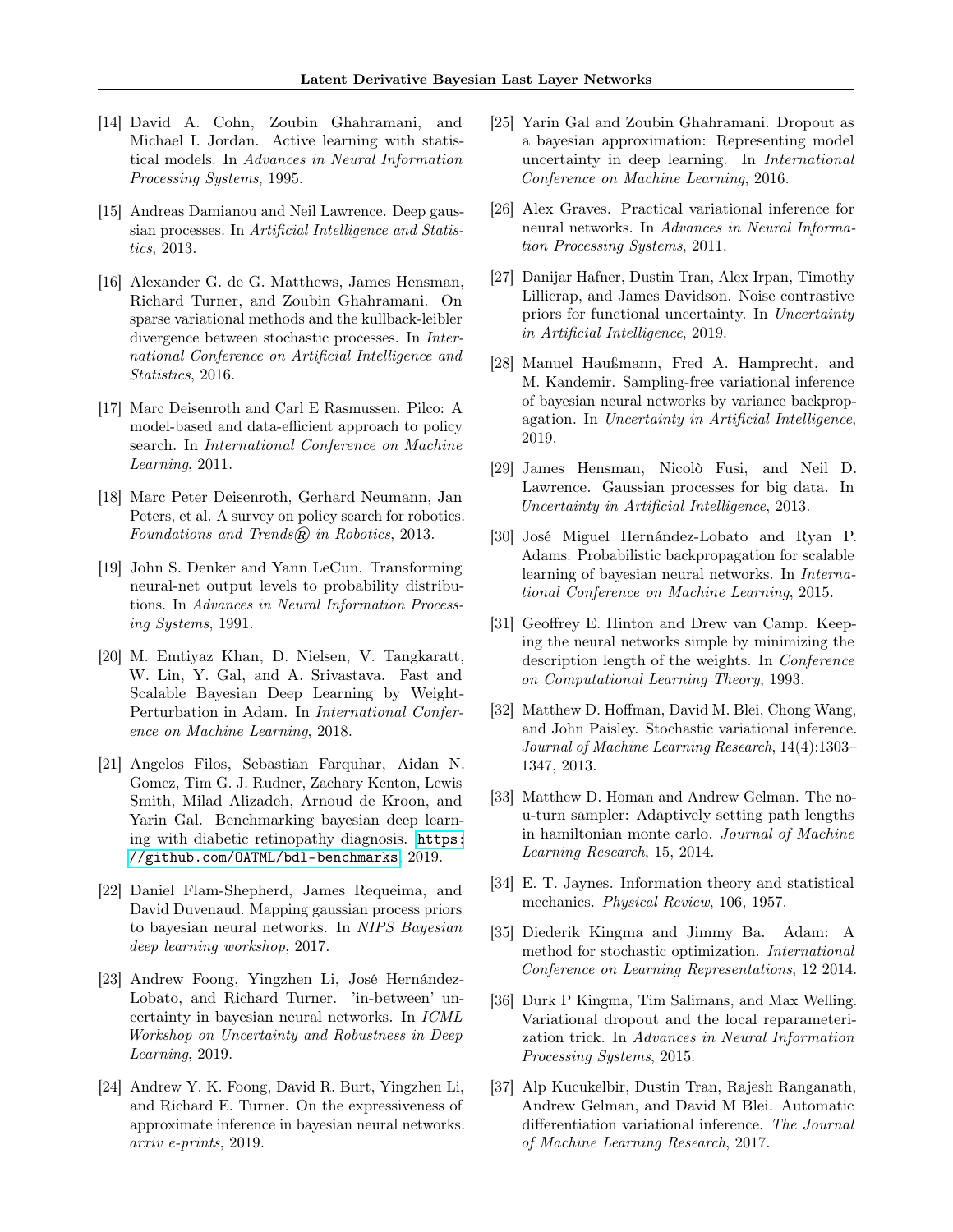- <span id="page-11-2"></span>[38] Balaji Lakshminarayanan, Alexander Pritzel, and Charles Blundell. Simple and scalable predictive uncertainty estimation using deep ensembles. In Advances in Neural Information Processing Systems, 2017.
- <span id="page-11-5"></span>[39] Miguel Lázaro-Gredilla and Aníbal R. Figueiras-Vidal. Marginalized neural network mixtures for large-scale regression. Transactions on Neural Networks, 21(8), 2010.
- <span id="page-11-15"></span>[40] Qiang Liu and Dilin Wang. Stein variational gradient descent: A general purpose bayesian inference algorithm. In Advances in Neural Information Processing Systems, 2016.
- <span id="page-11-20"></span>[41] Chao Ma, Yingzhen Li, and Jose Miguel Hernandez-Lobato. Variational implicit processes. In International Conference on Machine Learning, 2019.
- [42] David J. C. MacKay. Information-based objective functions for active data selection. Neural Computation, 4(4), 1992.
- <span id="page-11-0"></span>[43] David J. C. MacKay. A practical bayesian framework for backpropagation networks. Neural Computation, 4(3), 1992.
- <span id="page-11-11"></span>[44] Wesley J Maddox, Pavel Izmailov, Timur Garipov, Dmitry P Vetrov, and Andrew Gordon Wilson. A simple baseline for bayesian uncertainty in deep learning. In Advances in Neural Information Processing Systems, 2019.
- <span id="page-11-18"></span>[45] Andrey Malinin and Mark Gales. Predictive uncertainty estimation via prior networks. In Advances in Neural Information Processing Systems, 2018.
- <span id="page-11-8"></span>[46] Andrew McHutchon. Nonlinear Modelling and Control using Gaussian Processes. PhD thesis, University of Cambridge, 2014.
- <span id="page-11-9"></span>[47] Tom Minka et al. Divergence measures and message passing. Technical report, Technical report, Microsoft Research, 2005.
- <span id="page-11-10"></span>[48] Carl N Morris. Parametric empirical bayes inference: theory and applications. Journal of the American statistical Association, 78(381), 1983.
- <span id="page-11-7"></span>[49] Kevin P. Murphy. Machine Learning: A Probabilistic Perspective. The MIT Press, 2012.
- <span id="page-11-1"></span>[50] Radford M. Neal. Bayesian Learning for Neural Networks. PhD thesis, University of Toronto, CAN, 1995.
- <span id="page-11-6"></span>[51] Sebastian W. Ober and Carl Edward Rasmussen. Benchmarking the neural linear model for regression. In Symposium on Advances in Approximate Bayesian Inference, 2019.
- <span id="page-11-17"></span>[52] Brendan O'Donoghue, Ian Osband, Rémi Munos, and Volodymyr Mnih. The uncertainty bellman equation and exploration. In Jennifer G. Dy and Andreas Krause, editors, International Conference on Machine Learning, 2018.
- <span id="page-11-3"></span>[53] Ian Osband, John Aslanides, and Albin Cassirer. Randomized prior functions for deep reinforcement learning. In Advances in Neural Information Processing Systems, 2018.
- <span id="page-11-4"></span>[54] Yaniv Ovadia, Emily Fertig, Jie Ren, Zachary Nado, D. Sculley, Sebastian Nowozin, Joshua Dillon, Balaji Lakshminarayanan, and Jasper Snoek. Can you trust your model's uncertainty? evaluating predictive uncertainty under dataset shift. In Advances in Neural Information Processing Systems, 2019.
- <span id="page-11-12"></span>[55] Anthony O'Hagan. Some bayesian numerical analysis. Bayesian Statistics, 1992.
- [56] Adam Paszke, Sam Gross, Francisco Massa, Adam Lerer, James Bradbury, Gregory Chanan, Trevor Killeen, Zeming Lin, Natalia Gimelshein, Luca Antiga, Alban Desmaison, Andreas Kopf, Edward Yang, Zachary DeVito, Martin Raison, Alykhan Tejani, Sasank Chilamkurthy, Benoit Steiner, Lu Fang, Junjie Bai, and Soumith Chintala. Pytorch: An imperative style, high-performance deep learning library. In Advances in Neural Information Processing Systems, 2019.
- <span id="page-11-14"></span>[57] Tim Pearce, Felix Leibfried, Alexandra Brintrup, Mohamed Zaki, and Andy Neely. Uncertainty in neural networks: Approximately bayesian ensembling. In International Conference on Artificial Intelligence and Statistics, 2020.
- <span id="page-11-19"></span>[58] Tim Pearce, Russell Tsuchida, Mohamed Zaki, Alexandra Brintrup, and Andy Neely. Expressive priors in bayesian neural networks: Kernel combinations and periodic functions. In Uncertainty in Artificial Intelligence, 2019.
- <span id="page-11-13"></span>[59] Carsten Peterson and Eric Hartman. Explorations of the mean field theory learning algorithm. Neural Networks, 1989.
- <span id="page-11-16"></span>[60] Robert Pinsler, Jonathan Gordon, Eric Nalisnick, and José Miguel Hernández-Lobato. Bayesian batch active learning as sparse subset approximation. In Advances in Neural Information Processing Systems, 2019.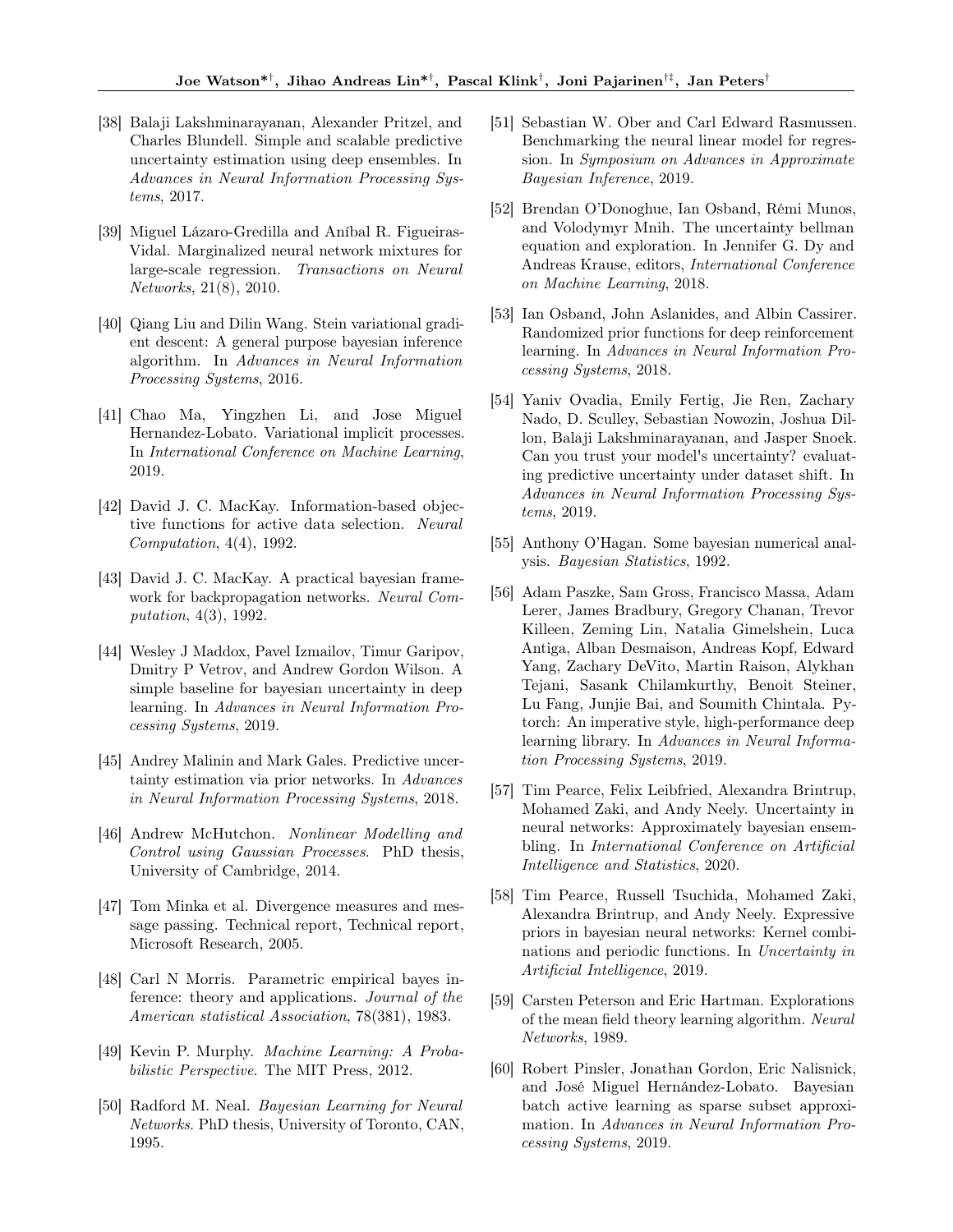- <span id="page-12-8"></span>[61] Louis B. Rall. Automatic Differentiation: Techniques and Applications, volume 120 of Lecture Notes in Computer Science. Springer, 1981.
- <span id="page-12-9"></span>[62] Carl Edward Rasmussen and Zoubin Ghahramani. Occam's razor. In Advances in Neural Information Processing Systems, 2001.
- <span id="page-12-1"></span>[63] Carl Edward Rasmussen and Christopher K. I. Williams. Gaussian Processes for Machine Learning. The MIT Press, 2005.
- <span id="page-12-4"></span>[64] CE. Rasmussen. Gaussian processes to speed up hybrid monte carlo for expensive bayesian integrals. Bayesian Statistics, 2003.
- <span id="page-12-18"></span>[65] Carlos Riquelme, George Tucker, and Jasper Snoek. Deep bayesian bandits showdown: An empirical comparison of bayesian deep networks for thompson sampling. In International Conference on Learning Representations, 2018.
- <span id="page-12-15"></span>[66] Hippolyt Ritter, Aleksandar Botev, and David Barber. A scalable laplace approximation for neural networks. In International Conference on Learning Representations, 2018.
- <span id="page-12-22"></span>[67] Hugh Salimbeni and Marc Deisenroth. Doubly stochastic variational inference for deep gaussian processes. In Advances in Neural Information Processing Systems, 2017.
- <span id="page-12-6"></span>[68] Matthias Seeger. Bayesian Gaussian Process Models: PAC-Bayesian Generalisation Error Bounds and Sparse Approximation. PhD thesis, University of Edinburgh, 2003.
- <span id="page-12-23"></span>[69] Amar Shah, Andrew Wilson, and Zoubin Ghahramani. Student-t Processes as Alternatives to Gaussian Processes. In International Conference on Artificial Intelligence and Statistics, 2014.
- <span id="page-12-19"></span>[70] Jiaxin Shi, Mohammad Emtiyaz Khan, and Jun Zhu. Scalable training of inference networks for Gaussian-process models. In International Conference on Machine Learning, 2019.
- <span id="page-12-11"></span>[71] C Ray Smith and Walter T Grandy Jr. Maximum-Entropy and bayesian methods in inverse problems, volume 14. Springer Science & Business Media, 2013.
- <span id="page-12-3"></span>[72] Edward Snelson and Zoubin Ghahramani. Sparse gaussian processes using pseudo-inputs. In Advances in Neural Information Processing Systems, 2005.
- <span id="page-12-13"></span>[73] Jasper Snoek, Hugo Larochelle, and Ryan P. Adams. Practical bayesian optimization of machine learning algorithms. In Advances in Neural Information Processing Systems, 2012.
- <span id="page-12-16"></span>[74] Jasper Snoek, Oren Rippel, Kevin Swersky, Ryan Kiros, Nadathur Satish, Narayanan Sundaram, Md. Mostofa Ali Patwary, Prabhat Prabhat, and Ryan P. Adams. Scalable bayesian optimization using deep neural networks. In International Conference on Machine Learning, 2015.
- <span id="page-12-5"></span>[75] E. Solak, R. Murray-Smith, W.E. Leithead, D.J. Leith, and C.E. Rasmussen. Derivative observations in gaussian process models of dynamic systems. In Advances in Neural Information Processing Systems, 2003.
- <span id="page-12-7"></span>[76] Shengyang Sun, Guodong Zhang, Jiaxin Shi, and Roger Grosse. Functional variational bayesian neural networks. In International Conference on Learning Representations, 2019.
- <span id="page-12-10"></span>[77] Albert Tarantola. Inverse problem theory and methods for model parameter estimation, volume 89. siam, 2005.
- <span id="page-12-2"></span>[78] Michalis Titsias. Variational learning of inducing variables in sparse gaussian processes. In International Conference on Artificial Intelligence and Statistics, 2009.
- <span id="page-12-12"></span>[79] S. Vijayakumar and S. Schaal. Locally weighted projection regression: An  $o(n)$  algorithm for incremental real time learning in high dimensional spaces. In International Conference on Machine Learning, 2000.
- <span id="page-12-17"></span>[80] Noah Weber, Janez Starc, Arpit Mittal, Roi Blanco, and Lluís Màrquez. Optimizing over a bayesian last layer. In NeurIPS Bayesian Deep Learning Workshop, 2018.
- <span id="page-12-0"></span>[81] Florian Wenzel, Kevin Roth, Bastiaan S Veeling, Jakub Świątkowski, Linh Tran, Stephan Mandt, Jasper Snoek, Tim Salimans, Rodolphe Jenatton, and Sebastian Nowozin. How good is the bayes posterior in deep neural networks really? In International Conference on Machine Learning, 2020.
- <span id="page-12-20"></span>[82] Christopher K. I. Williams. Computing with infinite networks. In Advances in Neural Information Processing Systems, 1996.
- <span id="page-12-21"></span>[83] Andrew Gordon Wilson, Zhiting Hu, Ruslan Salakhutdinov, and Eric P. Xing. Deep kernel learning. In International Conference on Artificial Intelligence and Statistics, 2016.
- <span id="page-12-14"></span>[84] Anqi Wu, Sebastian Nowozin, Ted Meeds, Richard E. Turner, Jose Miguel Hernadez-Lobato, and Alexander L. Gaunt. Deterministic variational inference for robust bayesian neural networks. In International Conference on Learning Representations, 2019.